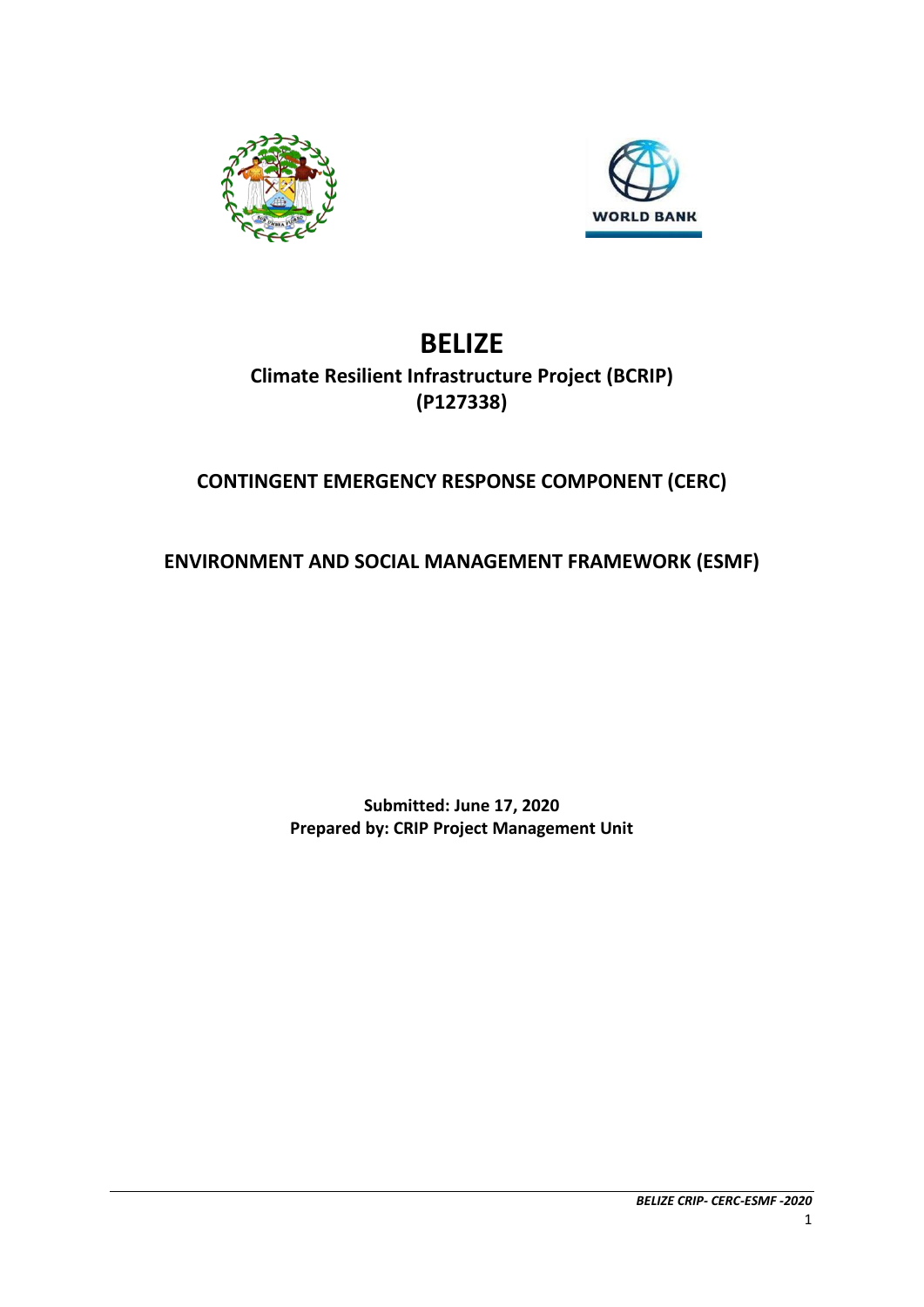# Contents

| 1  |      |                                                                                    |
|----|------|------------------------------------------------------------------------------------|
| 2  |      |                                                                                    |
| 3  |      |                                                                                    |
| 4  |      |                                                                                    |
| 5  |      |                                                                                    |
| 6  |      |                                                                                    |
|    | 6.1  |                                                                                    |
|    | 6.2  |                                                                                    |
| 7  |      |                                                                                    |
| 8  |      |                                                                                    |
| 9  |      |                                                                                    |
| 10 |      | Procedures to Address Environmental and Social issues for the CERC Positive List21 |
|    | 10.1 |                                                                                    |
|    | 10.2 | Step 2: E&S Assessment, Preparation, Consultation and Disclosure of Safeguards     |
|    | 10.3 |                                                                                    |
| 11 |      | Environmental and Social Management Measures applicable to the CERC EAP 22         |
| 12 |      |                                                                                    |
| 13 |      |                                                                                    |
| 14 |      |                                                                                    |
| 15 |      |                                                                                    |
| 16 |      |                                                                                    |
| 17 |      |                                                                                    |
| 18 |      | Annex 3. Screening Form for Potential Environmental and Social Issues  29          |
| 19 |      | Annex 4. Environmental and Social Management Plan Template 31                      |
| 20 |      |                                                                                    |
| 21 |      | Annex 6. Helpful Resources for Covid-19 Planning and Management33                  |

# List of Tables

| Table 2. Main National Legal Instruments relevance to the project and WB Triggered Policies |  |
|---------------------------------------------------------------------------------------------|--|
|                                                                                             |  |
| Table 3. Implementation Steps, with Assigned Responsibilities, Associated with EAP24        |  |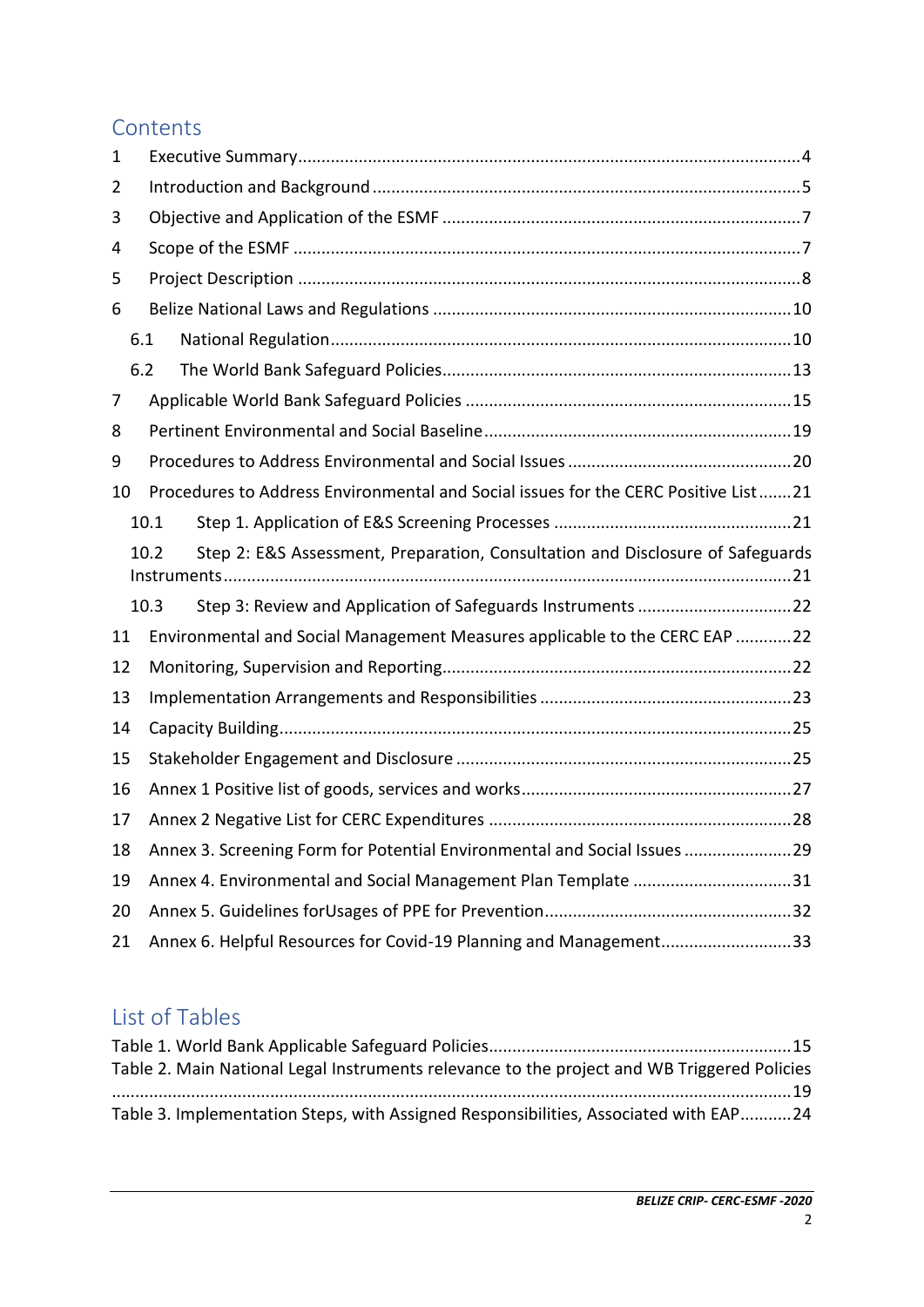### **List of abbreviation**

| <b>BCRIP</b>        | Belize Climate Resilient Infrastructure Project (P127338)                    |
|---------------------|------------------------------------------------------------------------------|
| <b>BCCAT</b>        | Belize COVID-19 Cash Transfer Programme                                      |
| <b>CERC</b>         | Contingency Emergency Response Component                                     |
| <b>CRIP</b>         | Climate Resilient Infrastructure Project                                     |
| COVID <sub>19</sub> | Corona SARS virus                                                            |
| <b>DoE</b>          | Department of Environment                                                    |
| EA                  | <b>Environmental Assessment</b>                                              |
| EAP                 | <b>Emergency Action Plan</b>                                                 |
| ECP                 | Environmental Compliance Plan                                                |
| <b>EHS</b>          | <b>Environmental Health and Safety</b>                                       |
| <b>EIA</b>          | <b>Environmental Impact Assessment</b>                                       |
| <b>EMF</b>          | Environmental Management Framework                                           |
| <b>EMP</b>          | Environmental Management Plan                                                |
| <b>ESMF</b>         | <b>Environmental and Social Management Framework</b>                         |
| <b>ESMP</b>         | <b>Environmental and Social Management Plan</b>                              |
| <b>ESIA</b>         | <b>Environmental and Social Impact Assessment</b>                            |
| <b>E&amp;S</b>      | <b>Environmental and Social</b>                                              |
| FM                  | Financial Management team                                                    |
| GoB                 | Government of Belize                                                         |
| GIIP                | Good International Industries Practice                                       |
| <b>GRM</b>          | Grievance Redress Mechanism                                                  |
| IFC                 | <b>International Finance Corporation</b>                                     |
| MoA                 | Ministry of Agriculture                                                      |
| <b>MoFAI</b>        | Ministry of Food, Agriculture and Immigration                                |
| MoFFSD              | Ministry of Forests, Fisheries and Sustainable Development                   |
| MoF                 | Ministry of Finance                                                          |
| MoW                 | Ministry of Works                                                            |
| <b>MHDSTPA</b>      | Ministry of Human Development, Social Transformation and Poverty Alleviation |
| <b>MNR</b>          | Ministry of Natural Resources                                                |
| OAS                 | Organization of American States                                              |
| 0HS                 | Occupational Health and Safety                                               |
| 0M                  | <b>Operations Manual</b>                                                     |
| OP/BP               | <b>Operational Policy/Bank Procedures</b>                                    |
| PMU                 | Project Management Unit                                                      |
| <b>PPE</b>          | Personal Protective Equipment                                                |
| <b>PSC</b>          | <b>Project Steering Committee</b>                                            |
| <b>RAP</b>          | <b>Resettlement Action Plan</b>                                              |
| <b>RCCE</b>         | Risk Communication and Community Engagement                                  |
| <b>SECP</b>         | Stakeholder Engagement and Communications Plan                               |
| SI                  | <b>Statutory Instrument</b>                                                  |
| <b>SIF</b>          | Social Investment Fund                                                       |
| WB                  | World Bank                                                                   |
| <b>WHO</b>          | World Health Organization                                                    |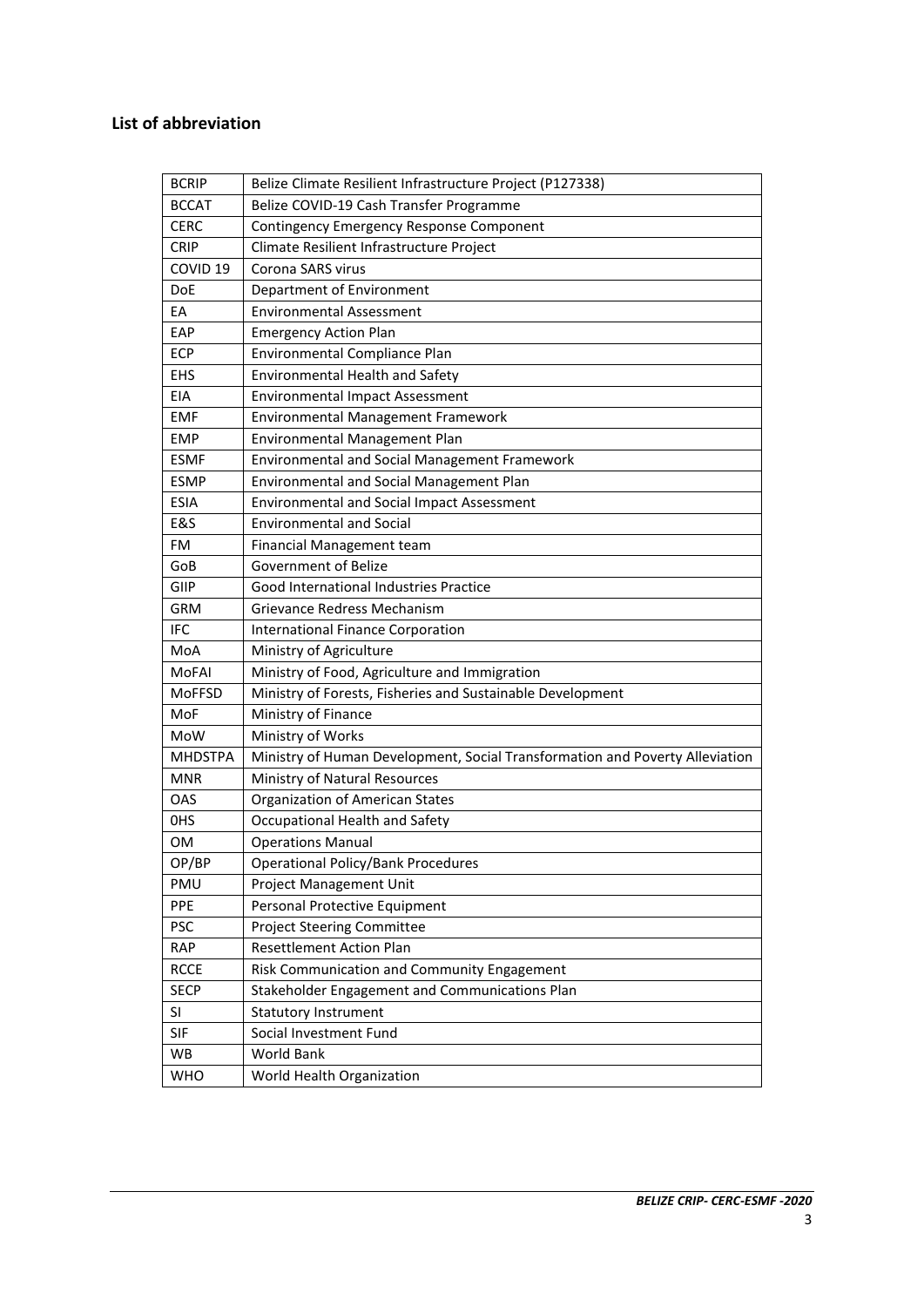## <span id="page-3-0"></span>**1 Executive Summary**

The Government of Belize (GoB) and the World Bank have prepared the Belize Climate Resilient Infrastructure Project (BCRIP) (P127338) financed by a loan of US\$30 Million. The objectives of the Project are: (a) to enhance the resilience of road infrastructure against flood risk and impacts of climate change; and (b) to improve the Borrower's capacity to respond promptly and effectively in an Eligible Crisis or Emergency. The Loan Agreement stipulates the preparation and furnishing of an Operations Manual (OM) for Component 4: Contingent Emergency Response Component (hereafter referred to as "CERC") to the World Bank for its review and approval. This document serves as the CERC Environmental and Social Management Framework (ESMF), based on the scopes of the Emergency Action Plan (EAP) of the Operations Manual (OM) for these proposed emergency activities to be financed by the proceeds of the CERC, and also includes the coordination and implementation arrangements related to the programming and execution of said activities. The specific activities to be financed by the funds reallocated to CERC are event and demand-driven. The activities selected shall be consistent with CERC's purpose to provide short-term bridge financing exclusively for the immediate recovery needs related to an eligible emergency. The contents of this CERC-ESMF represent the framework by which CERC activities shall address the Environmental and Social Safeguards issues, that could be activated during its implementation as to comply with the World Bank and National policies and procedures as agreed with the World Bank.

Around US\$13 million has been allocated to the MHDSTPA for a Social Protection Programme and specifically to fund a Vertical BOOST (Belize Conditional Cash Transfer) Programme and a Horizontal BOOST (Belize COVID-19 Cash Transfer (BCCAT)) Programme. Under the Vertical BOOST Programme funds will be supplied to fund the original BOOST Programme (2804 households) for a year, including a temporary vertical increase in payments for six months to smooth consumption. Under the Horizontal BOOST Programme, (BCCAT) funds will be used to assist an additional 10,500 households for six months. The details for the selection of beneficiaries, payments, and payment systems for the BCCAT Programme are being finalized. The CRIP PMU will be responsible for the overall implementation of the CERC and with the support of the MHDSTPA to implementing the EAP. Also a Project Steering Committee (PSC) was established, with members from the Ministry of Economic Development and Petroleum (MEDP) (Chair), Ministry of Finance (MOF), Ministry of Human Development, Social Transformation and Poverty Alleviation (MHDSTPA), Ministry of Food, Agriculture and Immigration (MOFAI), and Social Investment Fund ( SIF) is responsible for execution and implementation of the CERC. The PSC will ensure the delivery of the EAP outputs, review EAP progress reports, assess all policy-related issues, and provide guidance as needed. An assessment of the sub-projects (BOOST and BCCAT) under the MHDSTPA Proposal did not reveal any potential environmental nor social impacts under the proposed implementation processes related to Cash Transfers, as well as do not pose special impacts/risks on Occupational Health and Safety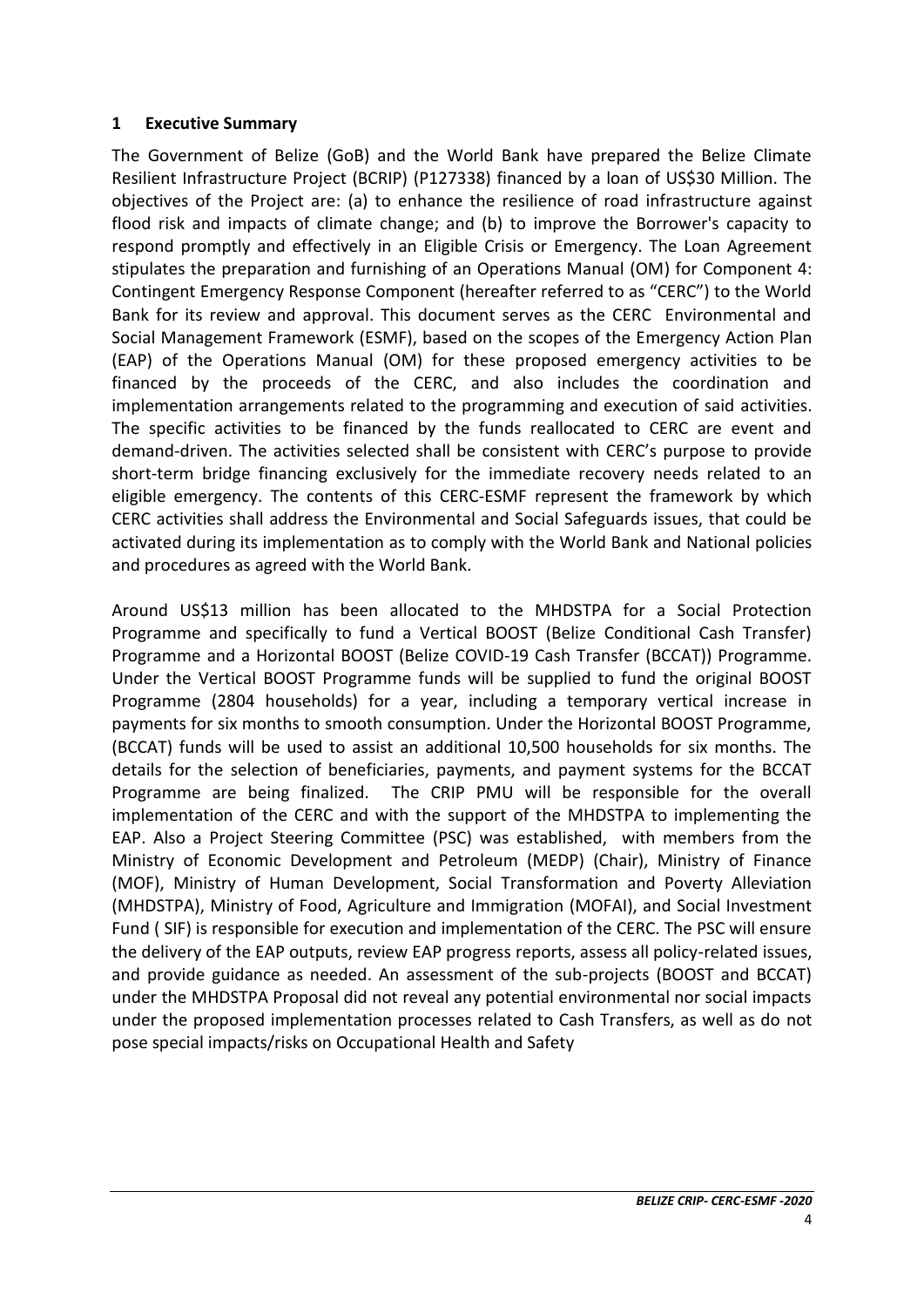# <span id="page-4-0"></span>**2 Introduction and Background<sup>1</sup>**

The Government of Belize (GoB) and the World Bank have prepared the Belize Climate Resilient Infrastructure Project (BCRIP) (P127338) financed by a loan of US\$30 Million. The objectives of the Project are: (a) to enhance the resilience of road infrastructureagainst flood risk and impactsof climate change; and (b) to improve the Borrower's capacity to respond promptly and effectively in an Eligible Crisis or Emergency, as required. Road segments and stream crossings that are susceptible to flooding and highly critical to maintaining effective and secure transport networks would be considered for retrofitting and rehabilitation. This is in order to build and enhance climate resilience and also improve disaster risk management in order to enabling sustainable national development. The application of an integrated and comprehensive approach to road infrastructure improvement would maximize the efficient use of resources.

The main geographical areas of priority are: a) Greater Belize City area, b) West of Belmopan, c) Northern Area around Corozal, and the d) Southern Area around Independence. The specific sub-projects will be located within one or more of these areas. These main geographical areas encompass primary and secondary roads and will bear no impact to critical natural habitats, protected areas, or reserves. The infrastructure activities (i.e., hydrological improvements that may include small-scale creek alignment straightening of ox-bows, cut and-fill, retaining walls along embankments, sizing of culverts to manage water flow better along the primary and secondary road networks, some replacement of culverts with small bridges; as well as road rehabilitation, road widening and shoulder improvement) are not expected to lead to pollution or degradation of the natural environment (soil, water, and air) nor disturbance to wildlife. In the event of environmental impacts, however minimal, appropriate mitigation measures will be adopted. The Project may include safety measures (such as speed bumps) in areas that are densely populated, near schools, or in the vicinity of protected sites (e.g., national parks and reserves, and key ecological habitats).

The GoB, in particular the Social Investment Fund (SIF) of the Ministry of Economic Development and Petroleum (MEDP), was responsible for the preparation of the safeguard instruments required for the project preparation, in particular, an Environmental Management Framework (EMF) with its Environmental Management Process and Screening Procedures.This ensures that the Project applies the required World Bank Safeguards for the proposed activities and follows the GoB environmental guidance and builds capacity incountry for producing the required safeguard instruments.

On March 12, 2020 the World Health Organization(WHO), declared the Corona Virus COVID-19 as a global pandemic due to the rapid increase in the number of cases. The first confirmed case of COVID-19 detected in Belize was on March 23, 2020 in San Pedro, Ambergris Caye, a person who recently returned from a visit abroad. The Corona COVID -19 virus is not restricted to a specific area and is a threat for the whole country. Special attention was paid to all the entry points (maritime entry and riverine ports, international

<sup>&</sup>lt;sup>1</sup>As described in Project Appraisal Document (Report PAD712). July 9, 2014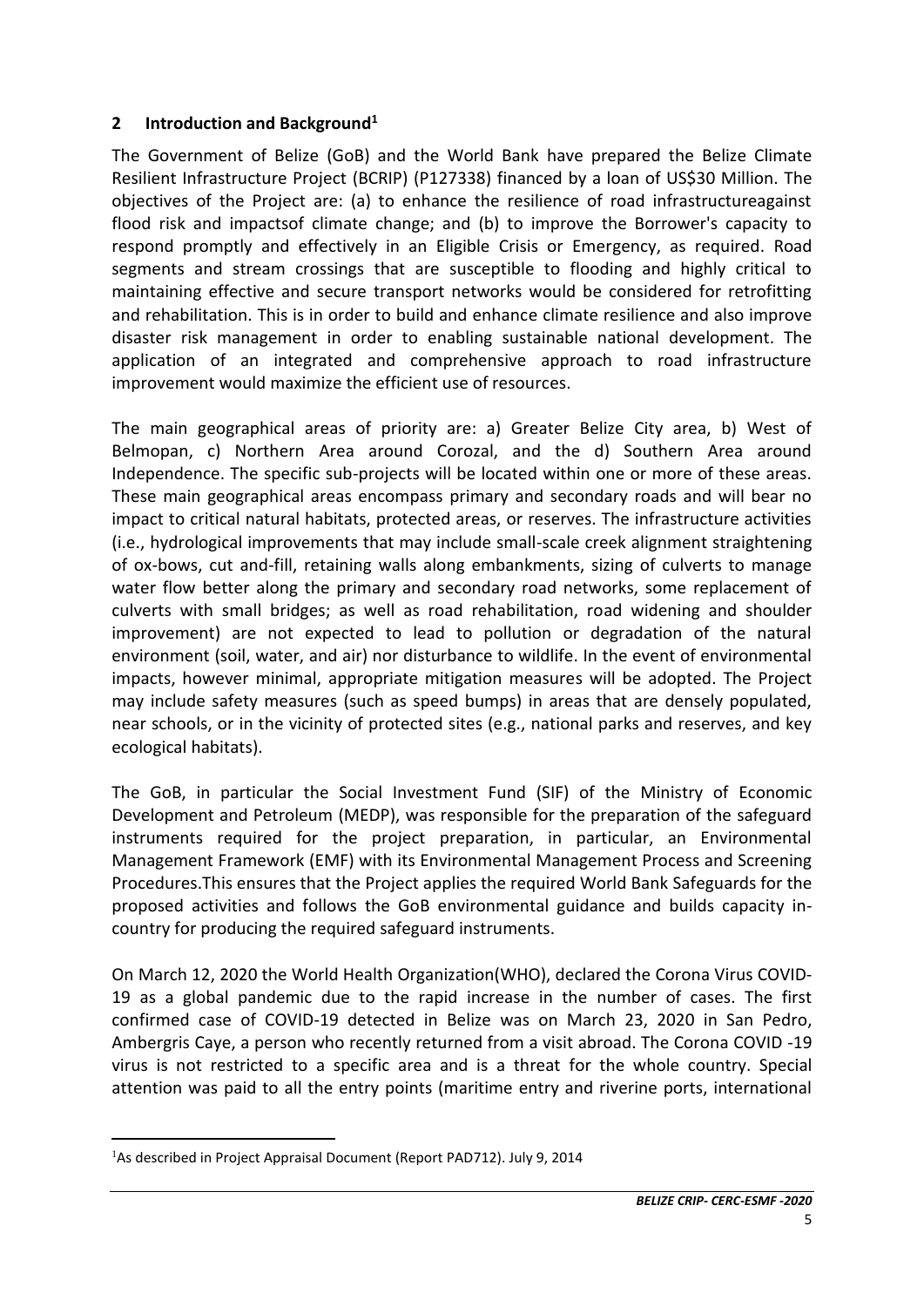highway entry gates) through the Country's borders as well as the international entries and frontiers.

The Government of Belize, in response to the COVID-19 crisis, enacted Statutory Instrument (SI) Number 38 of 2020 on March 25, 2020 in an effort to mitigate the negative impacts that could result from a potential community spread of the deadly virus. This Order made by the Quarantine Authority of Belize, in exercise of the powers conferred upon it by section 6 of the Quarantine Act, Chapter 41 of the Substantive Laws of Belize, Revised Edition 2011, outlines a set of immediate measures to be implemented by the Government that are deemed as necessary to safeguard public health and prevent the spread of COVID-19. The Order shall be valid until revoked by the Quarantine Authority

# *The CERC allocation*

The Government of Belize, in anticipating this outcome, decided on an unemployment relief programme, enhanced food assistance and social protection programme to avoid people falling back into poverty and to ensure a resilient and energetic workforce to aid the recovery process as economic activities are resumed. Hence, the GoB approached the World Bank and other funding Agencies to assist in the overall process of emergency preparedness and recovery providing unemployment assistance, food assistance and social protection to those in need.

In this regard, the GOB wrote to the Bank on March 23rd, 2020 requesting consideration in connection the reallocation of funds within the CRIP Project through re-categorization of uncommitted financial resources from Disbursement Category 1 to Disbursement Category 4 to implement activities which will be detailed in the Emergency Preparedness and Response Plan and the corresponding revised Procurement Plan. The CERC Operations Manual (OM) and the Emergency Action Plan (EAP) are being improved and updated to include new and additional information to reflect a more generic nature where the OM is concerned to inform the development of more specific EAP and the relevant supporting detailed documentation required to support the request for triggering the CERC.

Currently, the activities under components 1 and 2 of the project are suspended indefinitely and the undisbursed funds from those two components have been earmarked for transfer to the CERC component totalling the US \$21 million (inclusive of US\$1 million originally allocated to the CERC component 4) for use by the GOB to support COVID-19 related activities within the Ministry of Human Development, Social Transformation and Poverty Alleviation (MHDSTPA).

Around US\$13 million has been allocated to the MHDSTPA for a Social Protection Programme and specifically to fund a Vertical BOOST (Belize Conditional Cash Transfer) Programme and a Horizontal BOOST (Belize COVID-19 Cash Transfer (BCCAT)) Programme. Under the Vertical BOOST Programme funds will be supplied to fund the original BOOST Programme (2084 households) for a year, including a temporary vertical increase in payments for six months to smooth consumption. Under the Horizontal BOOST Programme, (BCCAT), funds will be used to assist an additional 10,500 households for six months. The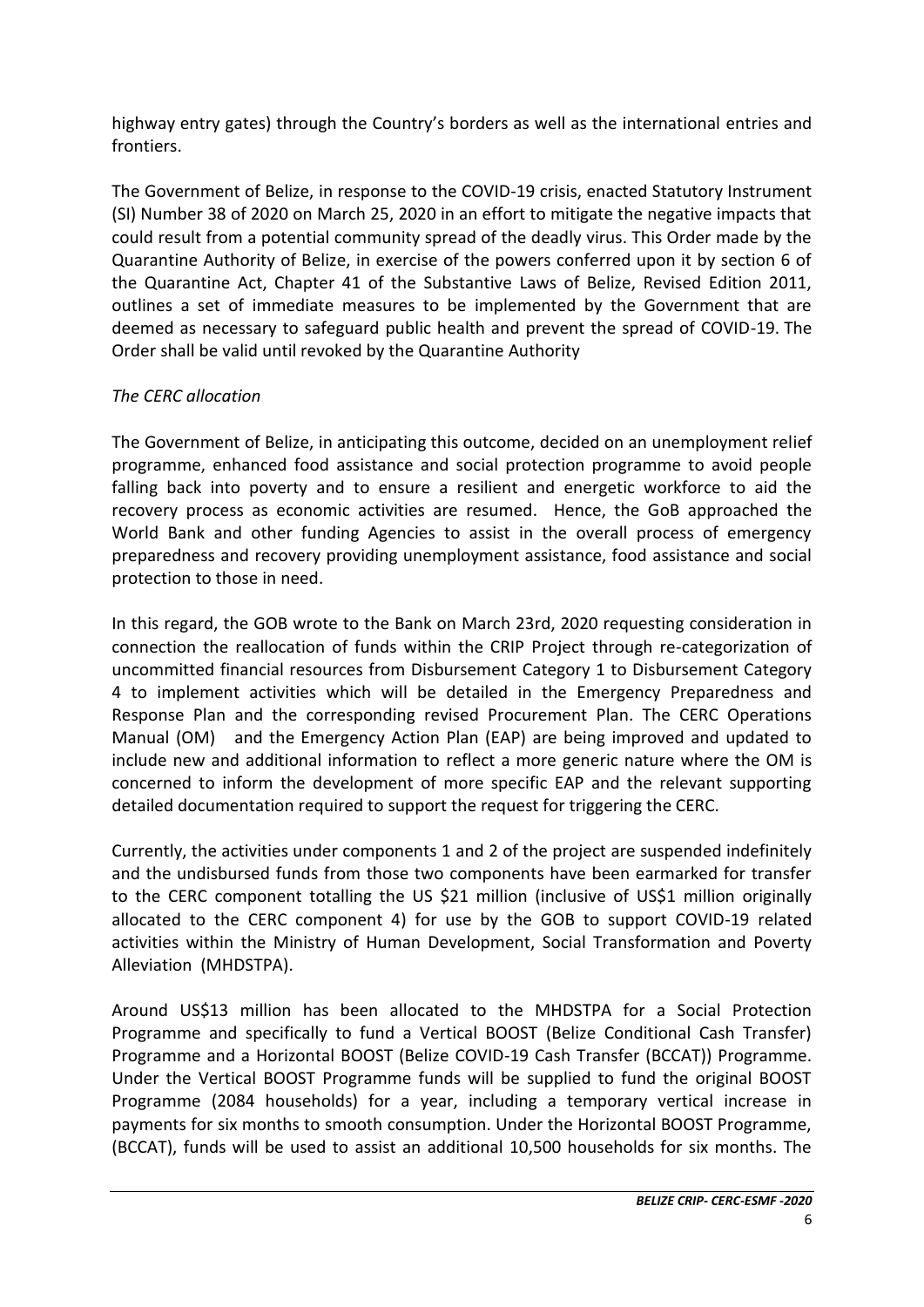details for the selection of beneficiaries, payments, and payment systems for the BCCAT Programme are being finalized. (Proposal attached in the CERC-EAP)

This Environmental and Social Management Framework (ESMF) is developed to support the environment and social due diligence provisions for activities to be financed under the current and possible future CERC activationsfor the BCRIP to address this COVID-19 emergency.

# *Coordination & Implementation Arrangements*

As per the CERC OM (Section E, Page 10), the CRIP PMU will be responsible for the overall implementation of the CERC and with the support of the MHDSTPA in implementing the EAP.

The Project Steering Committee (PSC), with members from the Ministry of Economic Development and Petroleum (MEDP) (Chair), Ministry of Finance (MOF), Ministry of Human Development, Social Transformation and Poverty Alleviation (MHDSTPA), Ministry of Food, Agriculture and Immigration (MOFAI), and Social Investment Fund ( SIF) is responsible for execution and implementation of the CERC. The PSC will ensure the delivery of the EAP outputs, review EAP progress reports, assess all policy-related issues, and provide guidance as needed.The specific implementation steps associated with the EAP and the assigned responsibilities are summarized in Table 1 on page 10 of the CERC OM.

# <span id="page-6-0"></span>**3 Objective and Application of the ESMF**

This CERC ESMF follows applicable World Bank Environmental and Social Safeguard Policies and relevant GoB environmental laws and regulations. The main objectives of the ESMF are to (a) ensure full compliance with the WB's Safeguards Policies and (b) mitigate potential negative environment and social (E&S) risks and impacts during the implementation of the CERC activities. The ESMF provides principles and specific processes and technical guidance for BCRIP-PMU of the SIF, and their consultants to manage the E&S risks and impacts of the CERC activities. The ESMF is developed to apply to all activities included in the positivelist (annex 1) of eligible expenditures that could be financed under potential future CERC activations, as well as to the specific expenditures included under the EAP to be financed by this CERC activation as targeted financial assistance – Ministry of Human Development;

# <span id="page-6-1"></span>**4 Scope of the ESMF**

The specific objectives of the ESMF are to: (a) establish clear procedures for the E&S screening, review, approval, and implementation of CERC activities based on the positive list of eligible expenditures; (b) assess the potential E&S risks and impacts of the proposed EAP activities, and if needed, propose mitigation measures which will effectively address these risks/impacts; (c) specify appropriate roles and responsibilities, and outline the necessary reporting procedures, for managing and monitoring E&S issues/concerns related to CERC activities; (d) identify the training and capacity building needed to successfully implement the provisions of the ESMF; (e) address mechanisms for public consultation and disclosure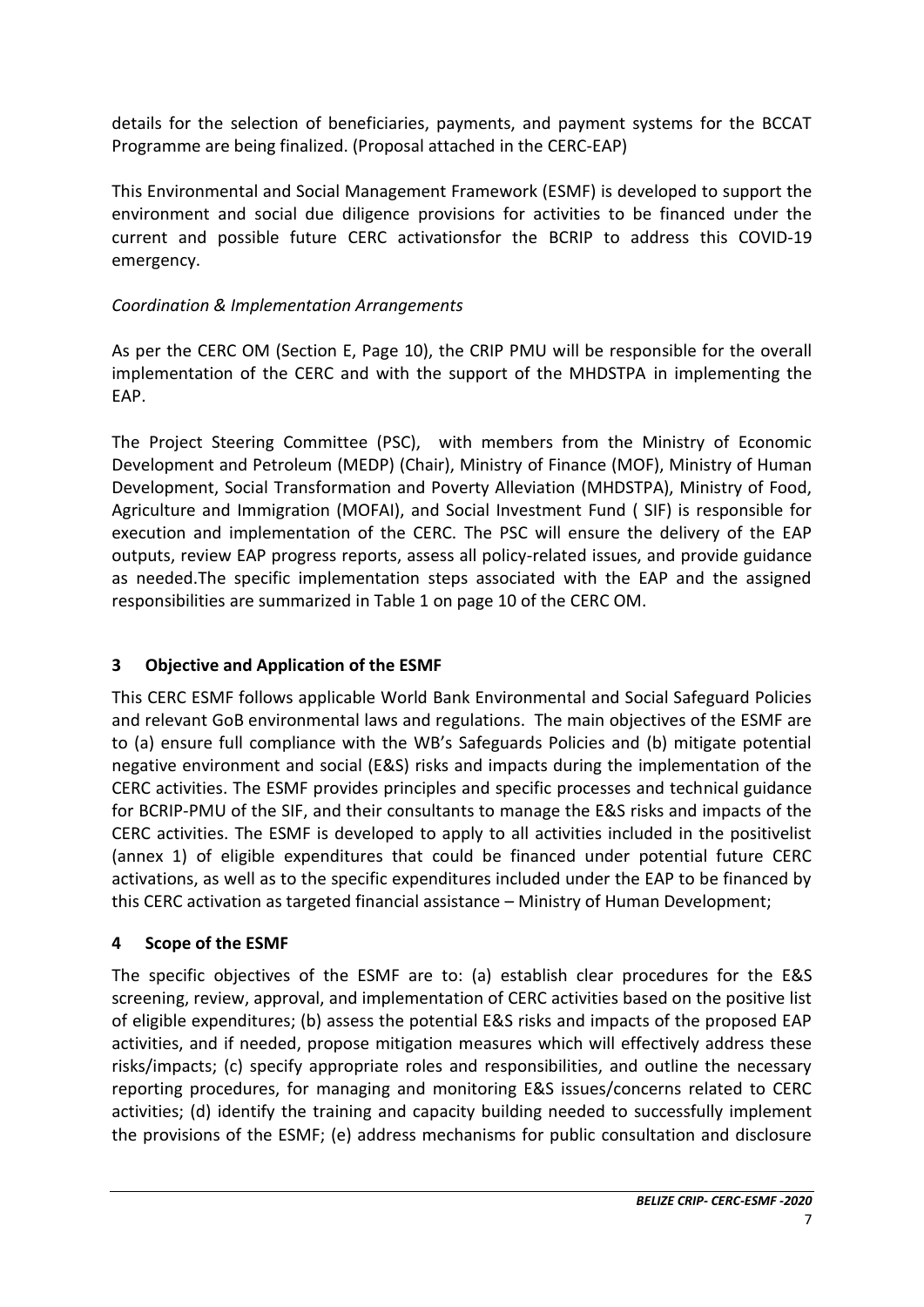of project documents as well as redress of possible grievances; and (f) establish the budget requirement for implementation of the ESMF. The ESMF also requires social assessments to develop specific management measures depending on the nature, extent and coverage of CERC related activities now and in the future. The World Bank advocates specific measures to address vulnerable ethnic groups and/or affected peoples in such circumstances.

The following sections provides information on the Project description, then after follows the relevant policies and legal and institutional background and E&S baseline pertinent to the Project. Also, there is a section that describes the procedures to assess and address potential E&S risks and impacts of CERC activities as well as the proposed mitigation and management measures specific to the EAP. Besides there are provisions for the requirements for Monitoring, Supervision and Reporting. Last sections describe the implementation arrangements and capacity building needs under the CERC. Finally, the Annexes include relevant E&S forms, templates, guidelines, as well as a collection of useful resources for COVID-19 planning and management based on Good International Industries Practice(GIIP).

The scope of the present document is to provide an effective and efficient E&S risk management specifically to the Direct Assistance to Beneficiaries activities to be financed underthe CERC activities. This ESMF will be revised at a later stage to address the other activities to be financed under the CERC.

# <span id="page-7-0"></span>**5 Project Description**

# *Project Components.*

The BCRIP is financing climate resilience activities under thefollowing four mutuallyreinforcing components:

*Component 1: Climate Resilient Infrastructure (US\$21.500 million).* This component will reduce physical vulnerability of critical infrastructure through the retrofitting andrehabilitation of existing infrastructure within the primary and secondary road network including associated drainage and flood mitigation systems in order to strengthen their resilience to naturalhazards and the anticipated impacts of climate variability. This component will also financestudies required to support engineering design options and final detailed designs solutions.

*Component 2: Technical Assistance for Improved Climate Resilience Management(US\$4.925 million*). This component aims to strengthen the capacity of relevant technical lineministries, MoW and Ministry of Natural Resources (MNR), to mainstreamclimate resilience considerations into core physical and investment planning and assetmaintenance.The component will aim to strengthen the capacity available to the MNR andMoW throughtargeted training, as well as equipment and knowledge acquisition. Specifically,the proposed component will support:

*Component 2A – Support to the Ministry of Natural Resources (MNR).*Thiscomponent will provide technical support for improved land-use and territorial planning, aswell as the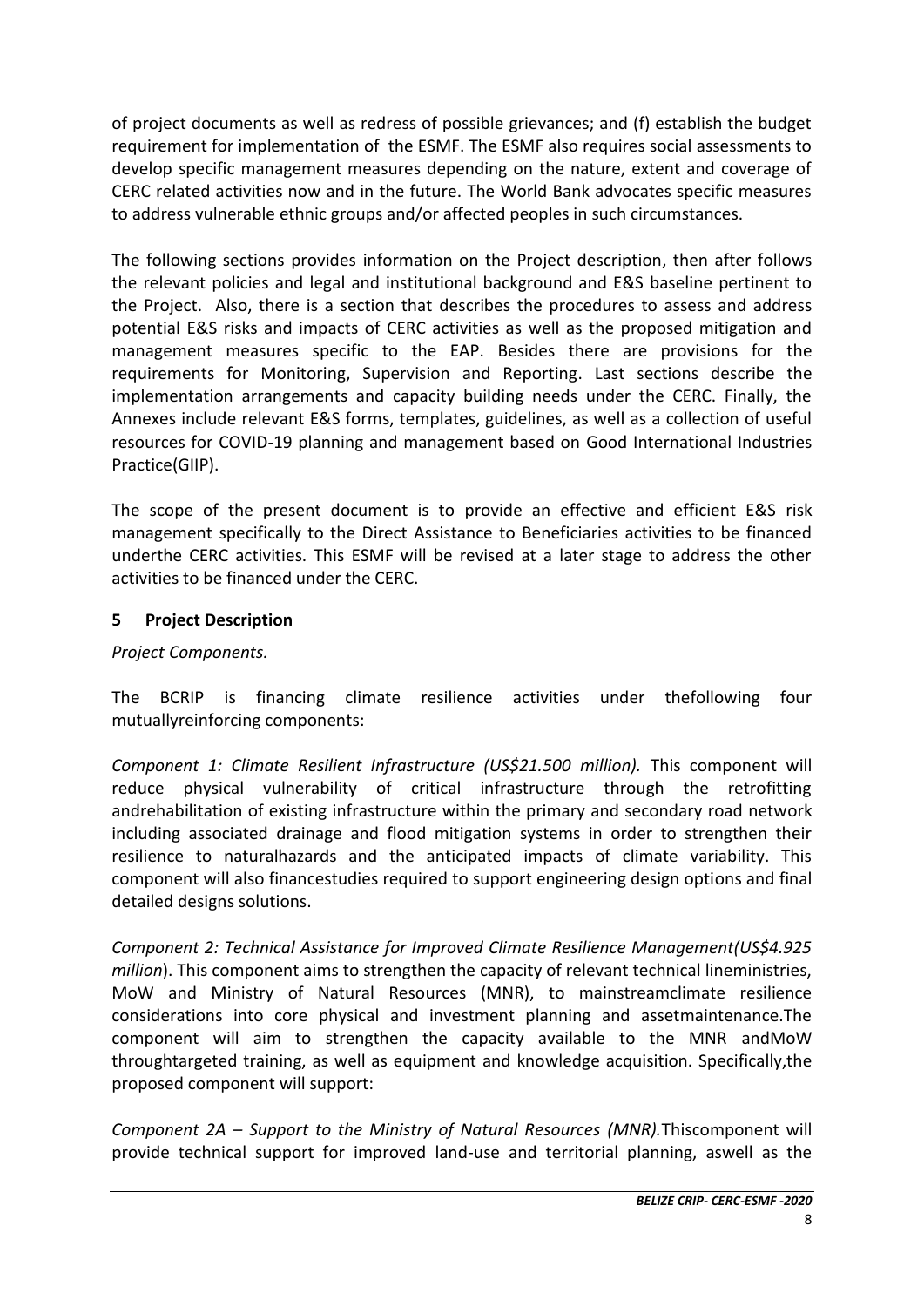development of an information baseline and complimentary data managementplatform. It will support the Land Information Center to consolidate existing geographicinformation system databases, to establish data sharing protocols and management platform,toprovide training programs tailored to the center and other staff needs for datamanagement. Inaddition, it will support the Physical Planning Unit in mainstreaming climate resilienceconsiderations and disaster risk information into land use and territorial planning.

*Component 2B – Support to the Ministry of Works (MoW).* Targetedtechnical assistance and training will be financed under this component to strengthen theministry's infrastructure maintenance and asset management capacities. In particular,Component 2Bwill support the implementation of the RMS including specific measures toenhance the operations and maintenance capacity of the MoW, such as the operationalization ofthe RMU. In addition, this component will finance the development of technical standards forcapital investments to take into account climate risk and incorporate appropriate mitigationstrategies, which would be applied to all publicly financed capital investments.

*Component 3: Project Management and Implementation Support (US\$2.000 million).*  Activities under this component would support strengthening and developing, whereneeded,the institutional capacity for Project management, including: (a) strengthening the PMUandline ministries, through staffing, training, and operating costs; (b) preparation of Projectreports; (c) procurement and financial management; (d) coordination of participating lineMinistries; (e) compliance with social and environmental safeguards; (f) training of staff inProject management and implementation technical support; (g) monitoring and evaluation ofProject progress and results; and (h) related activities to support efficient Projectmanagementand implementation, through the provision of training, operating costs, andacquisition of goods.

*Component 4: Contingent Emergency Response (US\$1.000 million).* This componentwill provide support for immediate response to an eligible crisis or emergency, as needed. Acrisisor emergency eligible for financing is: an event that has caused, or is likely to imminentlycause, a major adverse economic and/or social impact to the Borrower, associated with anaturalor man-made crisis or disaster. Rapid disbursement of funds will allow the GoB to request areallocation of project funds to partially cover emergency response and recoverycosts. Thiscomponent will be triggered if: (i) the GoB has determined that an eligible crisis oremergencyhas occurred and has furnished to the Bank a request to include said activities in the CERC foremergency response; (ii) the GoB has prepared and disclosed all safeguardsinstruments requiredfor said activities; (iii) the Borrower has adopted the CERC Operations Manual (OM) in form,substance and manner acceptable to the Bank. A specific OM for thiscomponent will beprepared detailing financial management, procurement, safeguards, andany other necessaryimplementation arrangements. While Components 1, 2 and 3 focus onpre-crisis disaster riskmitigation and climate resilience enhancement measures, Component4 will help to strengthen the GoB's capacity to respond effectively to an eligible crisis or emergency.

The guidanceand procedures included in this CERC ESMF are aligned with the Emergency Response Operations Manual and EAP that were prepared as required to activate the CERC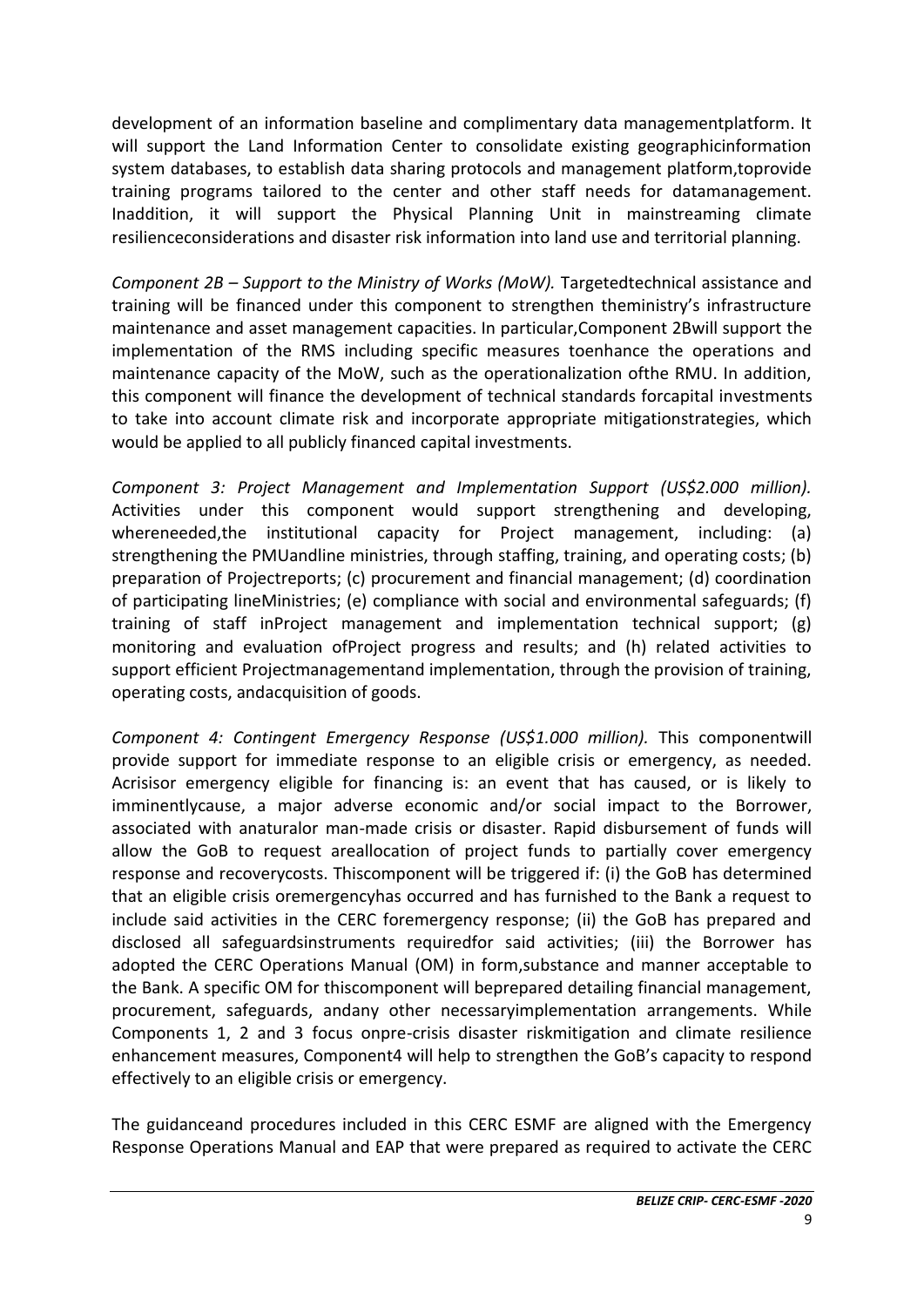(Component 4) by GoB. They incorporate relevant World Bank E&S safeguard policies as applicable to CERC operations.

# <span id="page-9-0"></span>**6 Belize National Laws and Regulations<sup>2</sup>**

The Belize Climate Resilient Infrastructure Project implementation will need to comply with the national legal framework of Belize. In Belize, protection of the environment from degradation is primarily the responsibility of the Department of the Environment (DoE) under the portfolio of the Ministry of Forests, Fisheries and Sustainable Development (MFFSD). Notwithstanding this, environmental protection also lies within the purview of other agencies. The Forest Department has responsibility for protection of terrestrial ecosystems generally and provides management oversight through the issuance of licensing, monitoring and enforcement of the pertinent local laws. The Geology and Petroleum Department is legally tasked with oversight for dredging, mining and oil exploration activities.

The BCRIP subprojects will abide by the relevant laws, guidelines and licensing processes of each of these Government of Belize agencies and those of others that are required. Table 1 shows the main national legal instruments that are applicable to this project, and relates them to the relevant World Bank Environmental Safeguard Policies.

# **6.1 National Regulation**

# <span id="page-9-1"></span>*The Environmental Protection Act*

This Act is the most comprehensive piece of environmental legislation in Belize. The law demonstrates, as stated in the preamble, the commitment of the Government of Belize (GoB) to the protection and preservation of Belize's natural heritage to ensure that exploitation of the resources is consistent with maintaining ecological balance. The Department of the Environment (DoE) is given full control in regards to the prevention of pollution on land, water and air, prohibitions on dumping of waste, environmental impact assessment and the control of nutrients deposited into the environment.

# *The Environmental Impact Assessment Regulations*

The EIA process in Belize is comprehensive and follows internationally accepted stages: screening, scoping, EIA, reporting, public consultation, a review process, and the preparation of an environmental compliance plan (ECP). The EIA procedure is controlled by the DoE, which is responsible among other things for determining whether an EIA is required, reviewing, and approving the TOR prepared by the project proponent, determining procedures for public consultation, and directing the evaluation and approval of the EIA report. A project for which a full EIA is mandatory includes under Schedule I – Infrastructure Projects: - (c) Construction of national highways and roads of more than 10 miles in length.

<sup>2</sup> Information from EMF BCRIP, 3/20/2014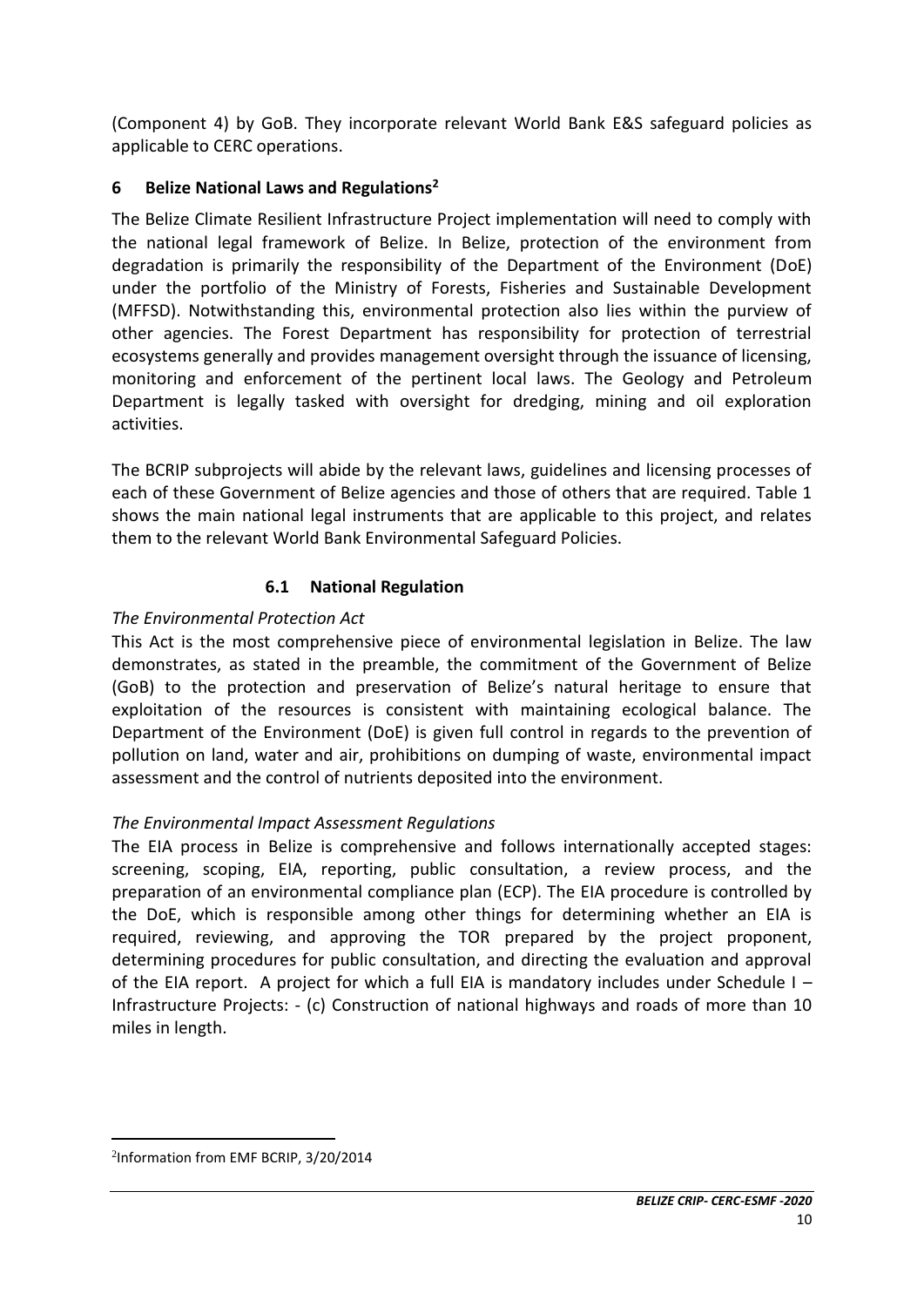#### *The Wildlife Protection Act*

This Act aims for the protection and conservation of all wildlife species in Belize, especially those of conservation concerns. These species reside in but not limited to forests, lakes, rivers, fresh water, savannahs, and trees and maintain an integral part of ecosystems in regard to the balance of food chains and in turn aids to balance an ecosystem and its functions. Thus, it was deemed essential to implement the Wildlife Protection Act and putting into effect regulations for the use and limitation of use of wildlife and all that is contingent on for its survival.

#### *The National Integrated Water Recourse Act*

This Act aims for the monitoring and sustainable use of freshwater resources. As water is a finite resource, its likelihood to reduce is a key concern for Belize. These regulations aid in the controlled allocation of water resources.

#### *The Land Utilization Act*

This Act lays out the procedures to manage and regulate the sustainable use and development of land as well as conservation measures for land resources.

#### *Pollution Regulations*

These regulations developed the mechanisms to monitor and govern air, noise, water, and land pollution. These regulations prohibit the release of toxins, poisons, and chemicals into the environment.

#### *The Forest Act*

This Act provides for the protection and preservation of trees, forest products as it relates to felling of trees, grazing of cattle, hunting, shooting, clearing for cultivation, burning lime or charcoal, and collecting and removing forest products. This Act also enforces the protection of Mangrove Regulations, which arrange for the protection of mangroves, with restrictions on mangrove alteration and/or clearance. Forest reserves can also be declared under this Act.

#### *The National Parks System Act*

Allows for the designation of national parks, wildlife sanctuaries, natural monument and nature reserves. The various categories of protected areas allow for varying uses of the different categories. In addition to the existing protected areas, a number of other areas have been proposed for declaration and for all practical purposes are considered within the system of protected areas.

#### *The Nuisances Act*

The Act provides that where any building or place or any activity of the contractors, whether by land or water, is a nuisance, a summary jurisdiction court may, if it thinks fit, order that the nuisance be abated either immediately after service of the order or within such time as may be reasonable according to the circumstances, and may also if it thinks fit, prohibit the recurrence of the nuisance.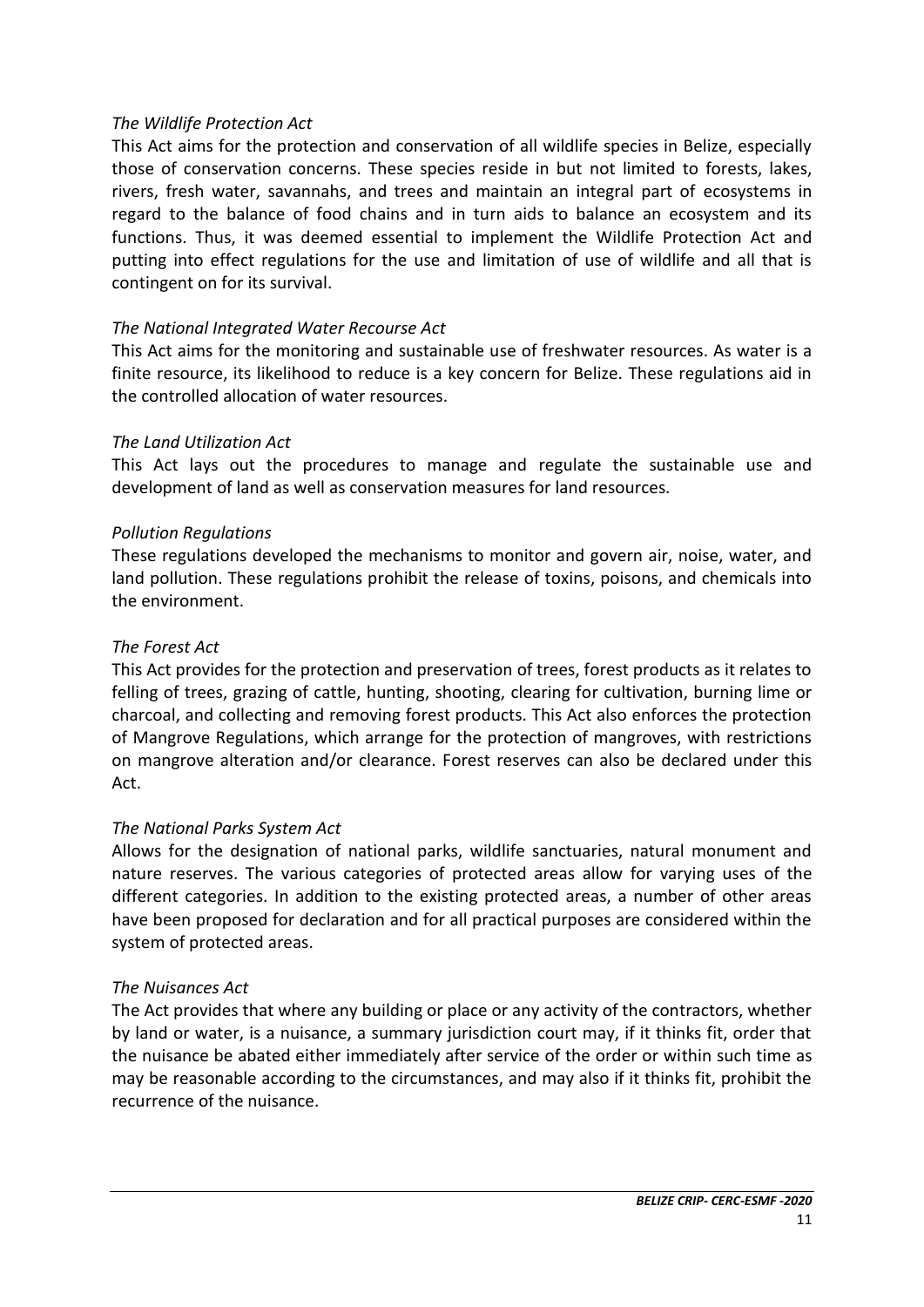## *The Public Health Act and Regulations*

The Public Health Act regulates water supply, drainage, garbage collection and storage, infectious diseases, mosquito destruction, sanitation and prevention of nuisances in all spaces. Also, the Public Health Act makes provisions for ensuring that establishments providing food services are staffed by persons in receipt of Food Handlers Certificates from the Public Health Department and that these food establishments have sanitary toilet and washing facilities.

#### *The Social Security Act*

This Act requires that employers pay social security contributions for their employees to assist them in times of sickness or injury. Other benefits are provided for the worker under the Act.

#### *The Protection against Sexual Harassment Act and Regulations*

The provisions of the Protection against Sexual Harassment Act prohibit sexual harassment in the workplace by an employer or fellow employees.

#### *The Labour Act and Regulations*

Labour relations between contactors and their workers is governed by the Labour Act which makes provisions for recruiting employees, terms and conditions of employment, payment of wages, dispute resolution, among others.

#### *The Workmen Compensation Act*

The Workmen Compensation Act applies to workers who are involved with cases of accidents on the job or while being transported to the job. The Act makes provisions for the contactors' liability for compensation, amount of compensation, conditions of compensation, insurance, insolvency, or bankruptcy of the contractor, etc.

## *The Family and Children's Act and Regulations*

The Act prohibits employing any child in a capacity where such employment or engagement in any activity that is detrimental to his/her health, education, or mental, physical or moral development.

## *The Village Council Act and Regulations*

This Act establishes village councils for every village and mandates them with the good governance and improvement of the community including the sanitation of the village, drainage and sewage, the suppression and abatement of nuisances, ensuring sound environmental practices by all persons in the village, etc.

#### *The Motor Vehicles and Road Traffic Act*

This Act prohibits persons from driving work vehicles without licenses or authorizations, from driving while under the influence of drink or drugs, and from driving recklessly or carelessly on all public roads.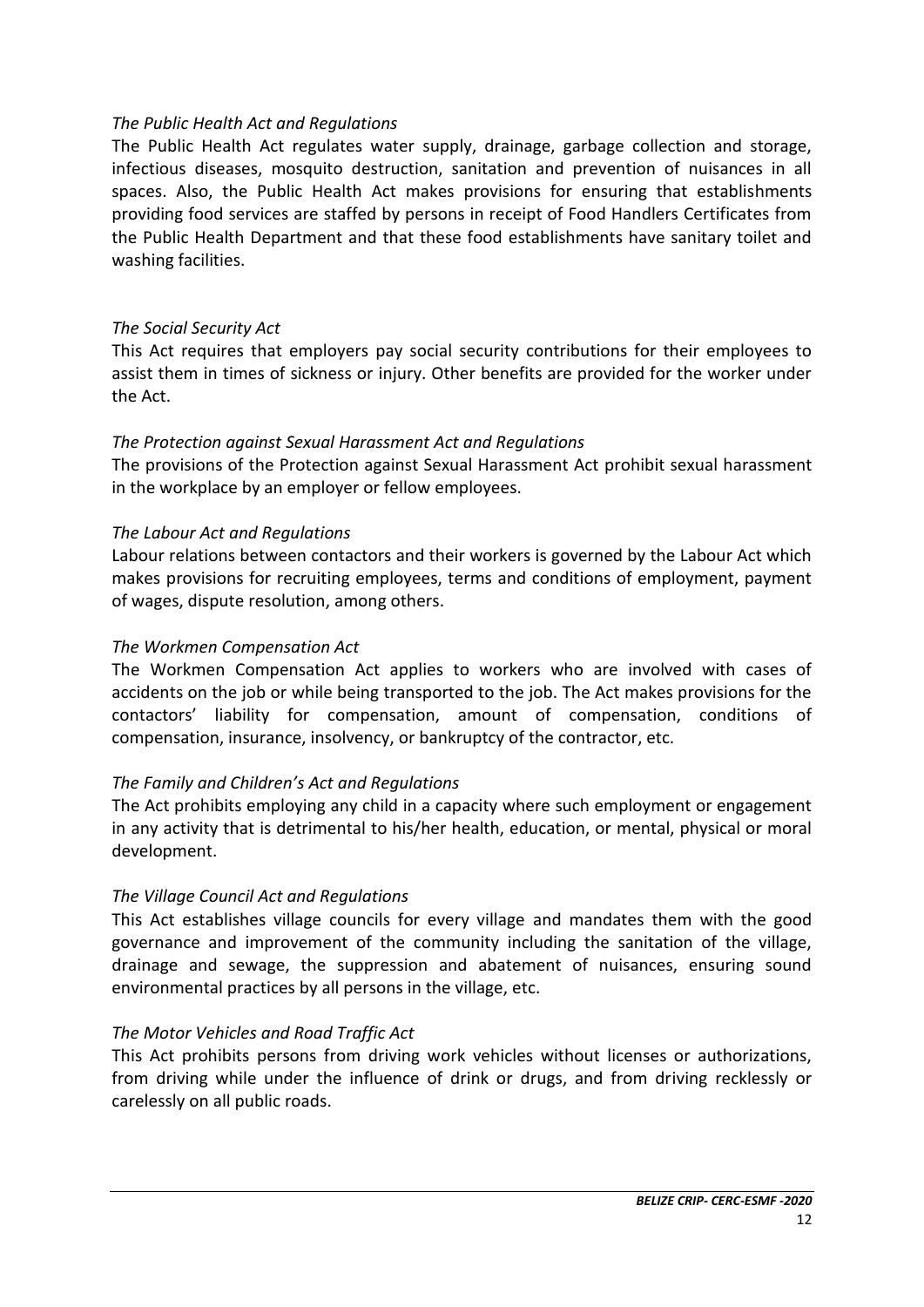# *The National Institute for Culture and History Act*

This Act makes provision with respect to the protection and conservation of ancient monuments and related matters. All ancient monuments and antiquities, whether upon any land or in any river, stream or watercourse, or under territorial waters of the country should not be destroyed and no person shall possess or have in custody any ancient monument or antiquity except under a license granted by the relevant Minister.

# **6.2 The World Bank Safeguard Policies**

<span id="page-12-0"></span>During project preparation (2013), six (6) environmental Safeguard Policies were triggered for theBelize Climate Resilient Infrastructure Project (BCRIP). These policies are: OP/BP 4.01 EnvironmentalAssessment, OP/BP 4.04 Natural Habitats, OP/BP 4.11 Physical Cultural Resources, and OP/BP 7.60 Projects in Disputed Areas.

These policies have been applied to ensure that project funds are engaged in a manner consistentwith Bank Institutional Policies with respect to Environmental Protection and Management.

The Bank's Environmental and Social Safeguards Policies pursue three objectives: a) to assure thatenvironmental aspects are evaluated in the decision-making process; b) to reduce and tomanage the risks and impacts of a program or project; and c) to provide mechanisms for consultation and information disclosure regarding project activities to interested and affected parties.SIF will adopt the World Bank Environmental and Social Safeguards Policies in order to assure theenvironmental sustainability of BCRIP subprojects and assume compliance and monitoringresponsibility.

## *Policy OP/BP 4.01 – Environmental Assessment (EA)*

This policy is triggered if a project is likely to have potential (adverse) environmental risks andimpacts in its areas of influence. OP 4.01 covers impacts on the natural environment (air,waterand land); human health and safety; physical cultural resources; and transboundary and globalenvironment concerns. This project has been classified as Category B and environmentalassessments are required during preparation of the sub-projects. According to the Policy, aProject is classified as Category B if:"Its potential adverse environmental impacts on human populations or environmentallyimportant areas including wetlands, forests, grasslands, and other natural habitats--are lessadverse than those of Category A projects.These impacts are site-specific; few if any of them areirreversible; and in most cases mitigation measures can be designed more readily than forCategory A projects. The scope ofEA for a Category B project may vary from project to project,but it is narrower than that of aCategory A Environmental Assessment (EA). As in a Category Aproject, the EA examines theproject's potential negative and positive environmental impacts andrecommends anymeasures needed to prevent, minimize, mitigate, or compensate for adverseimpacts andimprove environmental performance.

*Policy OP/BP 4.04 – Natural Habitats*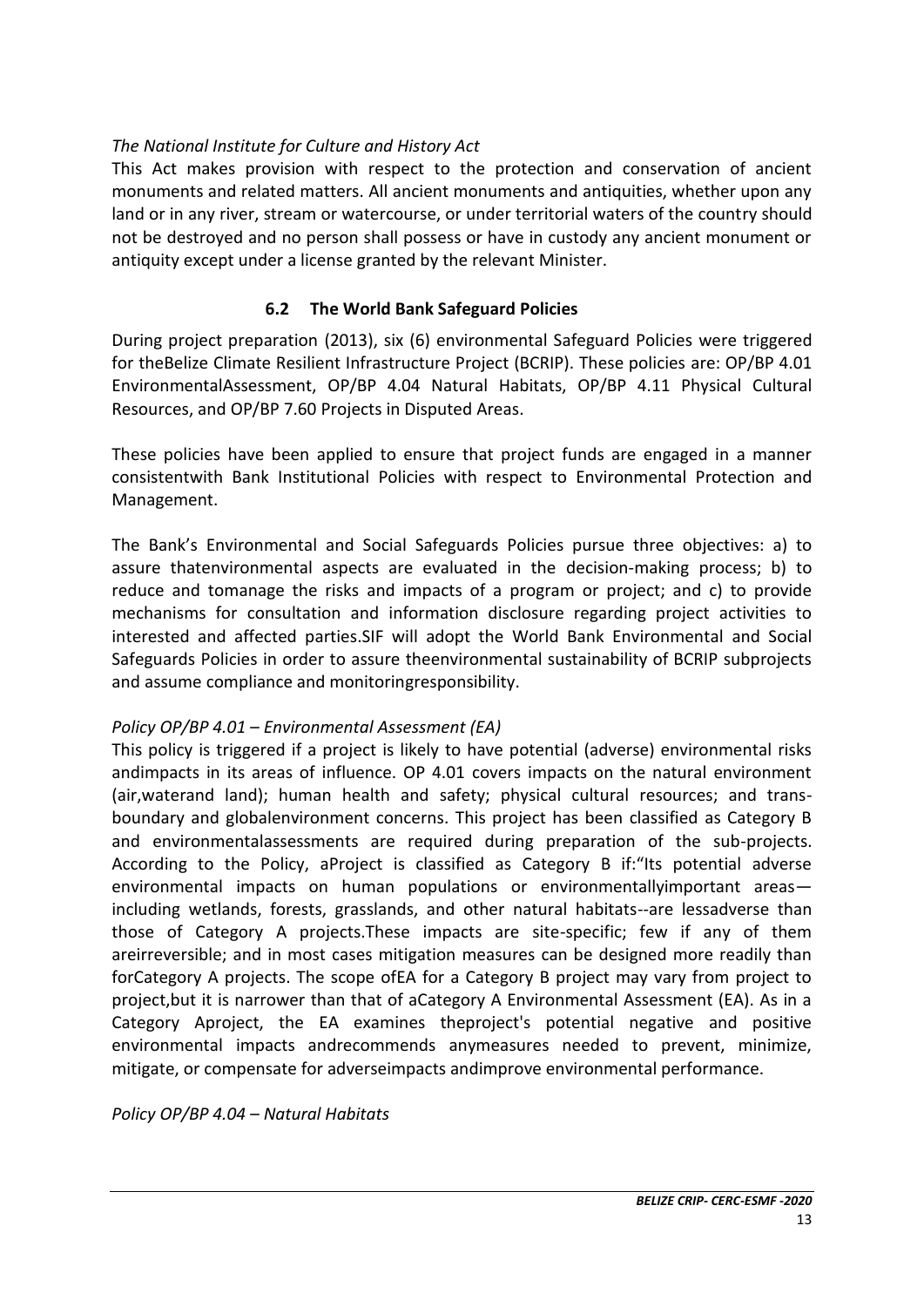This safeguard seeks to support the protection and rehabilitation of natural habitatsassociatedwith Bank-financed projects. The Natural Habitats Policy is triggered by any project with thepotential to cause significant conversion (loss) or degradation of natural habitats,whetherdirectly (through construction) or indirectly (through human activities induced bythe project).Natural habitats are land and water areas where most of the original native plant and animalspecies are still present. Natural habitats comprise many types of terrestrial, freshwater, coastal,and marine ecosystems. They include areas lightly modified by humanactivities, but retainingtheir ecological functions and most native species.The Natural Habitats Policy distinguishes between critical and other natural habitats.Critical naturalhabitats are those natural habitats which are either: (i) legally protected, (ii)officially proposed for protection, or (iii) unprotected but of known high conservation. Banksupportedprojects must avoid significant conversion or degradation of any critical naturalhabitats. Theenvironmental assessment process (OP 4.01) should identify any critical naturalhabitatswithin a proposed project's area of influence. For other (non-critical) natural habitats,the Natural Habitats Policy requires avoiding or minimizing damage to natural habitats to theextent feasible. If significant conversion or degradation of a non-critical natural habitat isneeded to achieve a project's key objectives, the project must include mitigation measuresacceptable to the Bank.The policy also states that, "wherever feasible, Bank-financed projects are sited on lands alreadyconverted (excluding any lands that in the Bank's opinion were converted in anticipation of theproject). The Bank does not support projects involving the significant conversion of naturalhabitats unless there are no feasible alternatives for theproject and its siting, and comprehensiveanalysis demonstrates that overall benefits fromthe project substantially outweigh theenvironmental costs."

The BCRIP subprojects will not affect or degrade any natural habitats because the civil works forthe infrastructural sub-projects will be undertaken along existing roads, and will not traversecritical natural habitats or Protected Areas or Reserves. Therefore, none of theproposed workswould result in significant degradation or conversion of natural habitats.Nevertheless, all will also include safety measures (such as speed bumps and speed limit signs)in areas that aredensely populated, near schools, or in the vicinity of protected areas and reserves. This safeguard is triggered based on the possibility that activities may affect natural habitats and the relatedmanagement measures to ensure rehabilitation of these areas.In addition, species of particular conservation concern such as the Jaguar and Baird's Tapirrequire large areas of natural habitat for their survival and can be reasonably expected tooccasionally cross roads and highways in the four project locations. The endangeredYellow-headedParrot may also be seen as it flies over two of the project locations encompassed in itssizeable Belize home range. The endangered Central American River Turtle (Hicatee) occursmainly in large rivers and freshwater lagoons in Belize, and is more abundant in the BelizeRiver, and thus likely to occur in project locations that the Belize River traverses.

# *Policy OP/BP 4.11 – Physical Cultural Resources*

This policy is intended to avoid or mitigate adverse impacts on physical cultural resources fromdevelopment projects financed by the World Bank. Physical cultural resources are defined (underthis policy) as "movable or immovable objects, sites, structures, groups of structures, naturalfeatures and landscapes that have archaeological, paleontological,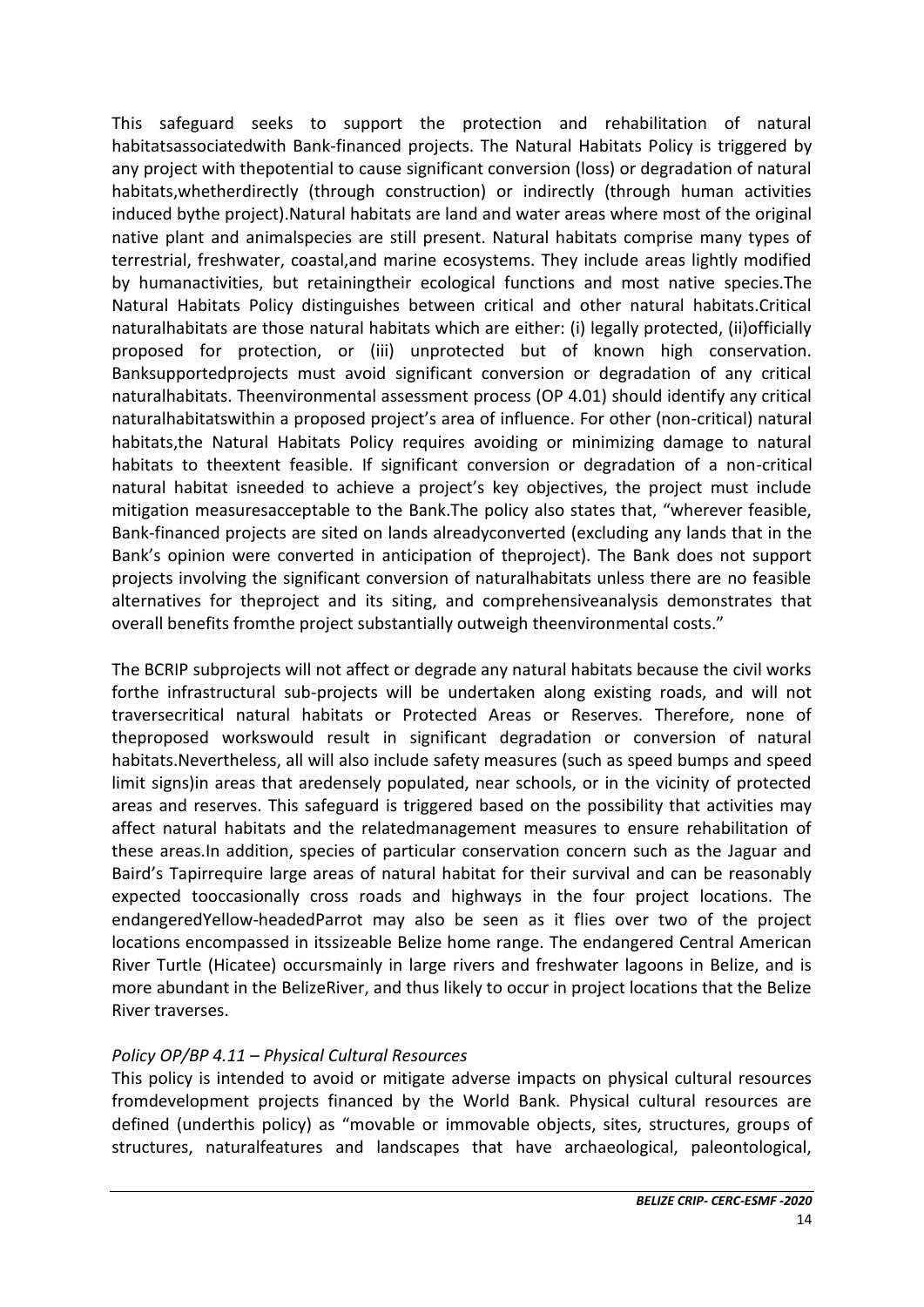historical, architectural,religious, aesthetic, or other cultural significance. Physical cultural resources may be located inurban or rural settings, and may be above ground, underground, or under water. Their culturalinterest may be at the local, provincial or national level, or within the international community."The assessment and mitigation are done through theEnvironmental Assessment Process. ThisPolicy is applied to the project as a precautionary measure in case cultural resources areencountered as part of the environmental assessment process or during civil works. The BCRIP subprojects will not cause adverse impacts on knownphysical cultural resourcesbecause the civil works for the infrastructural sub-projects will be undertaken along existingroads. Any adverse impacts on physical cultural resources would have already been caused priorto the BCRIP. Nevertheless, chance finds procedures shouldbe incorporated into all sub-projectEMPs and civil works contracts. See Annex 3 for proposedchance find procedures wording.

# *Policy OP/BP7.60 – Projects in Disputed Areas*

The territory of Belize has been claimed in whole or in part by Guatemala since 1940. In May2008, Belize and Guatemala signaled their acceptance of the OAS Secretary General'srecommendation to refer the territorial dispute to the International Court of Justice subjectto thewill of the people of Belize and Guatemala. On the 8 December 2008, the Ministers ofForeignAffairs of Belize and of the Republic of Guatemala signed the "Special Agreement to SubmitGuatemala's Territorial, Insular and Maritime Claim to the International Court ofJustice" subject to the conduct of national referenda in both countries. The Referanda have been completed with the latest held in Belize on May 8th 2019. As a result of the existence of Guatemala's claim to Belizean territory, this policy is triggered asa precautionary measure.By supporting theBCRIP, the Bank does not intend to make any judgment on the legal or otherstatus of theterritories concerned or to prejudice the final determination of the competingparties' claims.

# <span id="page-14-0"></span>**7 Applicable World Bank Safeguard Policies**

The parent Belize Climate InfrastructureProject (CRIP) was classified as a Category B project, as documented in the Environmental Management Framework (EMF) dated 2014, when six (6) Safeguards Policies were triggered, these were: OP/BP 4.01 Environmental Assessment; OP/BP 4.04 Natural Habitats; OP/BP 4.11 Physical Cultural Resources; OP/BP 7.60 Projects in Disputed Areas, Indigenous Peoples OP/BP 4.10 and Involuntary Resettlement OP/BP 4.12.These policies will be applied to ensure that project funds are engaged in a manner consistentwith Bank institutional policies with respect to environmental protection and management.The applicability of these Safeguards Policies under the CERC as well as the requested expenditures under the EAP aredescribed in table 1 and the relevant main national legal instruments and WB policies are listed in table 2.

| Parent project                        | <b>CERC Expenditures included in the EAP</b>                                                                     |
|---------------------------------------|------------------------------------------------------------------------------------------------------------------|
| Environmental Assessment - OP/BP 4.01 |                                                                                                                  |
|                                       | The Project is a Category B - Partial Assessment, The Project remains classified as Category B.                  |
|                                       | assigned to projects that are likely to have localized,   Activities that could be classified as Category A are  |
|                                       | limited, and reversible environmental impacts. The $\vert$ not eligible for financing under the CERC. A negative |

#### <span id="page-14-1"></span>**Table 1. World Bank Applicable Safeguard Policies**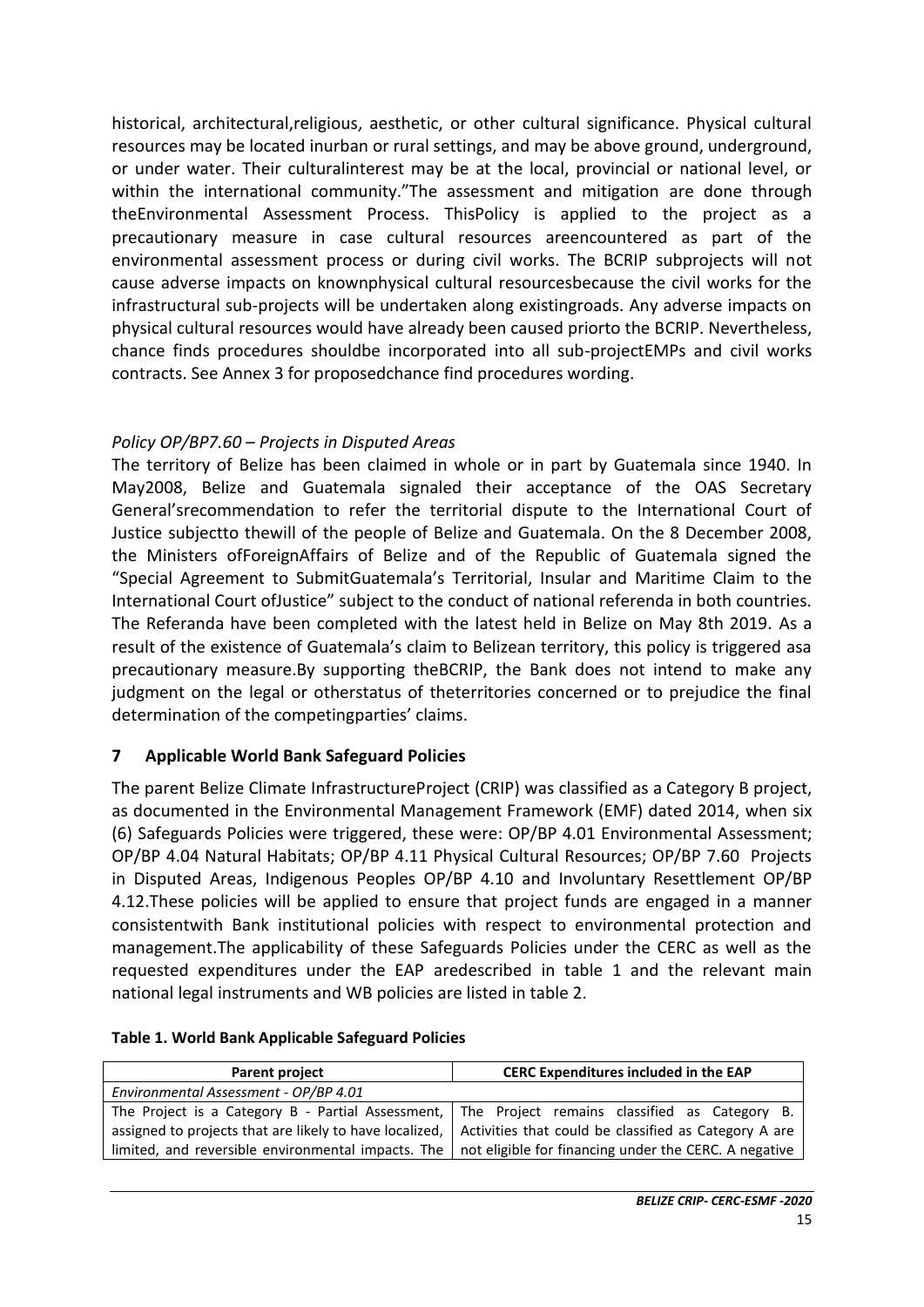| <b>Parent project</b>                                                                                                                                                                                                                                                                                                                                                                                                                                                                                                                                                                                                                                                                                                                                                                                                                                                                                                                                                                                                                                                                                                                                                                                                                                                                                                                                                                                                                                                                                                                                                                                           | CERC Expenditures included in the EAP                                                                                                                                                                                                                                                                                                                                                                                                                                                                                                                                                                                                                                                                                                                                                                                                                                                                                                                                                                                                                                                                                                                                                                                                                                                                                                                                                             |
|-----------------------------------------------------------------------------------------------------------------------------------------------------------------------------------------------------------------------------------------------------------------------------------------------------------------------------------------------------------------------------------------------------------------------------------------------------------------------------------------------------------------------------------------------------------------------------------------------------------------------------------------------------------------------------------------------------------------------------------------------------------------------------------------------------------------------------------------------------------------------------------------------------------------------------------------------------------------------------------------------------------------------------------------------------------------------------------------------------------------------------------------------------------------------------------------------------------------------------------------------------------------------------------------------------------------------------------------------------------------------------------------------------------------------------------------------------------------------------------------------------------------------------------------------------------------------------------------------------------------|---------------------------------------------------------------------------------------------------------------------------------------------------------------------------------------------------------------------------------------------------------------------------------------------------------------------------------------------------------------------------------------------------------------------------------------------------------------------------------------------------------------------------------------------------------------------------------------------------------------------------------------------------------------------------------------------------------------------------------------------------------------------------------------------------------------------------------------------------------------------------------------------------------------------------------------------------------------------------------------------------------------------------------------------------------------------------------------------------------------------------------------------------------------------------------------------------------------------------------------------------------------------------------------------------------------------------------------------------------------------------------------------------|
| BCRIP subprojects will not affect or degrade any<br>natural habitats because the civil works for the<br>infrastructural sub-projects will be undertaken along<br>existing roads, and will not traverse critical natural<br>habitats or Protected Areas or Reserves. Therefore,<br>none of the proposed works would result in<br>significant degradation or conversion of natural<br>habitats. Nevertheless, construction sites will be<br>rehabilitated and re-vegetated with native shrubs<br>and trees. The BCRIP will also include safety<br>measures (such as speed bumps and speed limit<br>signs) in areas that are densely populated, near<br>schools, or in the vicinity of protected areas and<br>reserves. This safeguard is triggered based on the<br>possibility that activities may affect natural habitats<br>and the related management measures to ensure<br>rehabilitation of these areas. In addition, species of<br>particular conservation concern such as the Jaguar<br>and Baird's Tapir require large areas of natural<br>habitat for their survival and can be reasonably<br>expected to occasionally cross roads and highways<br>in the fourproject locations. The endangered Yellow-<br>headedParrot may also be seen as it flies over two<br>of theproject locations encompassed in itssizeable<br>Belizehome<br>range.<br>The<br>endangered<br>Central<br>American RiverTurtle (Hicatee) occursmainly in large<br>rivers andfreshwater lagoons in Belize, and is more<br>abundant inthe BelizeRiver, and thus likely to occur<br>in projectlocations that the Belize River traverse | list (annex 2), which contains indicative ineligible<br>expenditures is included in this ESMF. All activities<br>included in the positive list of the CERC-OM (annex<br>1) will require an Environmental and Social<br>Screening Process, as indicated in the ESMF, to<br>determine the appropriate environmental and social<br>risks and identify potential mitigation measures as<br>needed.<br>The CERC expenditures in the EAP, will consist of a<br>Positive list of goods and services, being these the<br>following:<br>Direct assistance to beneficiaries:<br>Cash transfer assistance to beneficiaries<br>$\bullet$<br>by<br>of<br>identified<br>Ministry<br>Human<br>Development<br>Cash transfers and/or Voucher/certificate<br>$\bullet$<br>to beneficiary farmers as identified by<br>Ministry of Food & Agriculture<br>Goods:<br>Personal Protective Gears and Equipment<br>$\bullet$<br>for farmers (masks, gloves, etc.)<br>Sanitization supplies<br>$\bullet$<br>Equipment,<br>tools<br>and<br>supplies<br>$\bullet$<br>for<br>agriculture.<br>Feed and veterinary<br>inputs (vaccines,<br>$\bullet$<br>vitamin tablets, etc.)<br>Livestock, poultry<br>٠<br>Agricultural inputs such as Seeds, fertilizers<br>$\bullet$<br>etc.<br>Services:<br>Consulting services related to emergency<br>response including, but not limited to<br>urgent studies necessary to determine the |
|                                                                                                                                                                                                                                                                                                                                                                                                                                                                                                                                                                                                                                                                                                                                                                                                                                                                                                                                                                                                                                                                                                                                                                                                                                                                                                                                                                                                                                                                                                                                                                                                                 | impact of the emergency and to serve as a<br>baseline for the recovery and<br>reconstruction process, and support to the<br>implementation of emergency response<br>activities.                                                                                                                                                                                                                                                                                                                                                                                                                                                                                                                                                                                                                                                                                                                                                                                                                                                                                                                                                                                                                                                                                                                                                                                                                   |
|                                                                                                                                                                                                                                                                                                                                                                                                                                                                                                                                                                                                                                                                                                                                                                                                                                                                                                                                                                                                                                                                                                                                                                                                                                                                                                                                                                                                                                                                                                                                                                                                                 | Works:<br>additional Bank policies and procedures<br>$\bullet$<br>may be applicable, and additional Bank<br>authorizations may be required (see annex<br>2)                                                                                                                                                                                                                                                                                                                                                                                                                                                                                                                                                                                                                                                                                                                                                                                                                                                                                                                                                                                                                                                                                                                                                                                                                                       |
|                                                                                                                                                                                                                                                                                                                                                                                                                                                                                                                                                                                                                                                                                                                                                                                                                                                                                                                                                                                                                                                                                                                                                                                                                                                                                                                                                                                                                                                                                                                                                                                                                 | An assessment of the sub-projects (BOOST and<br>BCCAT) under the MHDSTPA Proposal did not reveal<br>any potential environmental nor social impacts<br>under the proposed implementation processes<br>related to Cash Transfers, as well as do not pose<br>special impacts/risks on Occupational Health and<br>Safety.                                                                                                                                                                                                                                                                                                                                                                                                                                                                                                                                                                                                                                                                                                                                                                                                                                                                                                                                                                                                                                                                             |
| Natural Habitats - OP/BP 4.04                                                                                                                                                                                                                                                                                                                                                                                                                                                                                                                                                                                                                                                                                                                                                                                                                                                                                                                                                                                                                                                                                                                                                                                                                                                                                                                                                                                                                                                                                                                                                                                   |                                                                                                                                                                                                                                                                                                                                                                                                                                                                                                                                                                                                                                                                                                                                                                                                                                                                                                                                                                                                                                                                                                                                                                                                                                                                                                                                                                                                   |
| The BCRIP subprojects will not affect or degrade any                                                                                                                                                                                                                                                                                                                                                                                                                                                                                                                                                                                                                                                                                                                                                                                                                                                                                                                                                                                                                                                                                                                                                                                                                                                                                                                                                                                                                                                                                                                                                            | No civil works are expected under the CERC                                                                                                                                                                                                                                                                                                                                                                                                                                                                                                                                                                                                                                                                                                                                                                                                                                                                                                                                                                                                                                                                                                                                                                                                                                                                                                                                                        |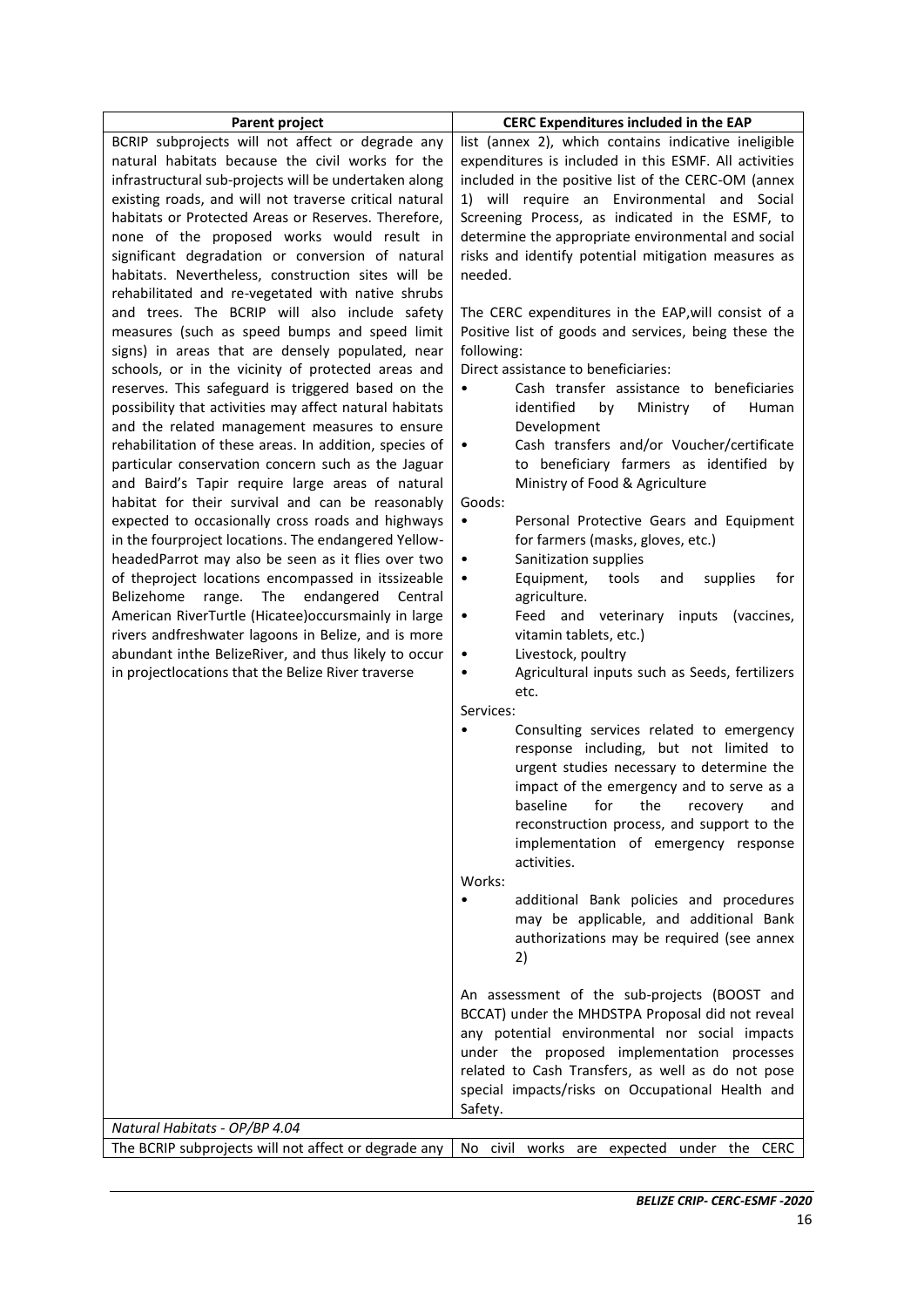| <b>Parent project</b>                                                                                                                                                                                                                                                                                                                                                                                                                                                                                                                                                                                                                                                                                                                                                                                                                                                                                                                                                                                                                                                                                                                                                                                                                                                                                                           | CERC Expenditures included in the EAP                                                                                                                                                                                                             |
|---------------------------------------------------------------------------------------------------------------------------------------------------------------------------------------------------------------------------------------------------------------------------------------------------------------------------------------------------------------------------------------------------------------------------------------------------------------------------------------------------------------------------------------------------------------------------------------------------------------------------------------------------------------------------------------------------------------------------------------------------------------------------------------------------------------------------------------------------------------------------------------------------------------------------------------------------------------------------------------------------------------------------------------------------------------------------------------------------------------------------------------------------------------------------------------------------------------------------------------------------------------------------------------------------------------------------------|---------------------------------------------------------------------------------------------------------------------------------------------------------------------------------------------------------------------------------------------------|
| natural habitats because the civil works for the<br>infrastructural sub-projects will be undertaken along<br>existing roads, and will not traverse critical natural<br>habitats or Protected Areas or Reserves. Therefore,<br>none of the proposed works would result in<br>significant degradation or conversion of natural<br>habitats. Nevertheless, all will also include safety<br>measures (such as speed bumps and speed limit<br>signs) in areas that are densely populated, near<br>schools, or in the vicinity of protected areas and<br>reserves. This safeguard is triggered based on the<br>possibility that activities may affect natural habitats<br>and the related management measures to ensure<br>rehabilitation of these areas. In addition, species of<br>particular conservation concern such as the Jaguar<br>and Baird's Tapir require large areas of natural<br>habitat for their survival and can be reasonably<br>expected to occasionally cross roads and highways<br>in the four project locations. The endangered<br>Yellow-headed Parrot may also be seen as it flies<br>over two of the project locations encompassed in its<br>sizeable Belize home range. The endangered Central<br>American River Turtle (Hicatee) occurs mainly in<br>large rivers and freshwater lagoons in Belize, and is | expenditures of the EAP. As a result, there is no<br>impact or risks to critical natural habitats or<br>protected areas. Any future CERC requests will be<br>subject to further screening and assessment as<br>described in this ESMF.            |
| more abundant in the Belize River, and thus likely to                                                                                                                                                                                                                                                                                                                                                                                                                                                                                                                                                                                                                                                                                                                                                                                                                                                                                                                                                                                                                                                                                                                                                                                                                                                                           |                                                                                                                                                                                                                                                   |
| occur in project locations that the Belize River                                                                                                                                                                                                                                                                                                                                                                                                                                                                                                                                                                                                                                                                                                                                                                                                                                                                                                                                                                                                                                                                                                                                                                                                                                                                                |                                                                                                                                                                                                                                                   |
| traverses.                                                                                                                                                                                                                                                                                                                                                                                                                                                                                                                                                                                                                                                                                                                                                                                                                                                                                                                                                                                                                                                                                                                                                                                                                                                                                                                      |                                                                                                                                                                                                                                                   |
| Physical Cultural Resources - OP/BP 4.11<br>Physical cultural resources may be located in urban<br>or rural settings, and may be above ground,<br>underground, or under water. Their cultural interest<br>may be at the local, provincial or national level, or<br>within<br>the<br>international<br>community."<br>The<br>assessment and mitigation is done through the<br>Environmental Assessment Process. This Policy is<br>applied to the project as a precautionary measure in<br>case cultural resources are encountered as part of<br>the environmental assessment process or during<br>civil works. The BCRIP subprojects will not cause<br>adverse impacts on known physical cultural<br>because the civil works for<br>resources<br>the<br>infrastructural sub-projects will be undertaken along<br>existing roads. Any adverse impacts on physical<br>cultural resources would have already been caused<br>prior to the BCRIP. Nevertheless, chance finds<br>procedures should be incorporated into all sub-<br>project EMPs and civil works contracts. See Annex 3<br>for proposed chance find procedures wording.<br>Projects in Disputed Areas - Policy OP 7.60                                                                                                                                                  | No civil works are expected under the CERC<br>expenditures of the EAP. As result, there is no<br>impact or risks to cultural sites. Any future CERC<br>requests will be subject to further screening and<br>assessment as described in this ESMF. |
| The territory of Belize has been claimed in whole or                                                                                                                                                                                                                                                                                                                                                                                                                                                                                                                                                                                                                                                                                                                                                                                                                                                                                                                                                                                                                                                                                                                                                                                                                                                                            | The CERC expenditures of the EAP will not support                                                                                                                                                                                                 |
| in part by Guatemala since 1940. In May 2008,<br>Belize and Guatemala signaled their acceptance of<br>the OAS Secretary General's recommendation to<br>refer the territorial dispute to the International                                                                                                                                                                                                                                                                                                                                                                                                                                                                                                                                                                                                                                                                                                                                                                                                                                                                                                                                                                                                                                                                                                                       | any activities that would result in activities that<br>could impact or interfere use of land and livelihoods<br>or involvement that could interfere, judge or legally<br>refer on the territories concerned or to prejudice the                   |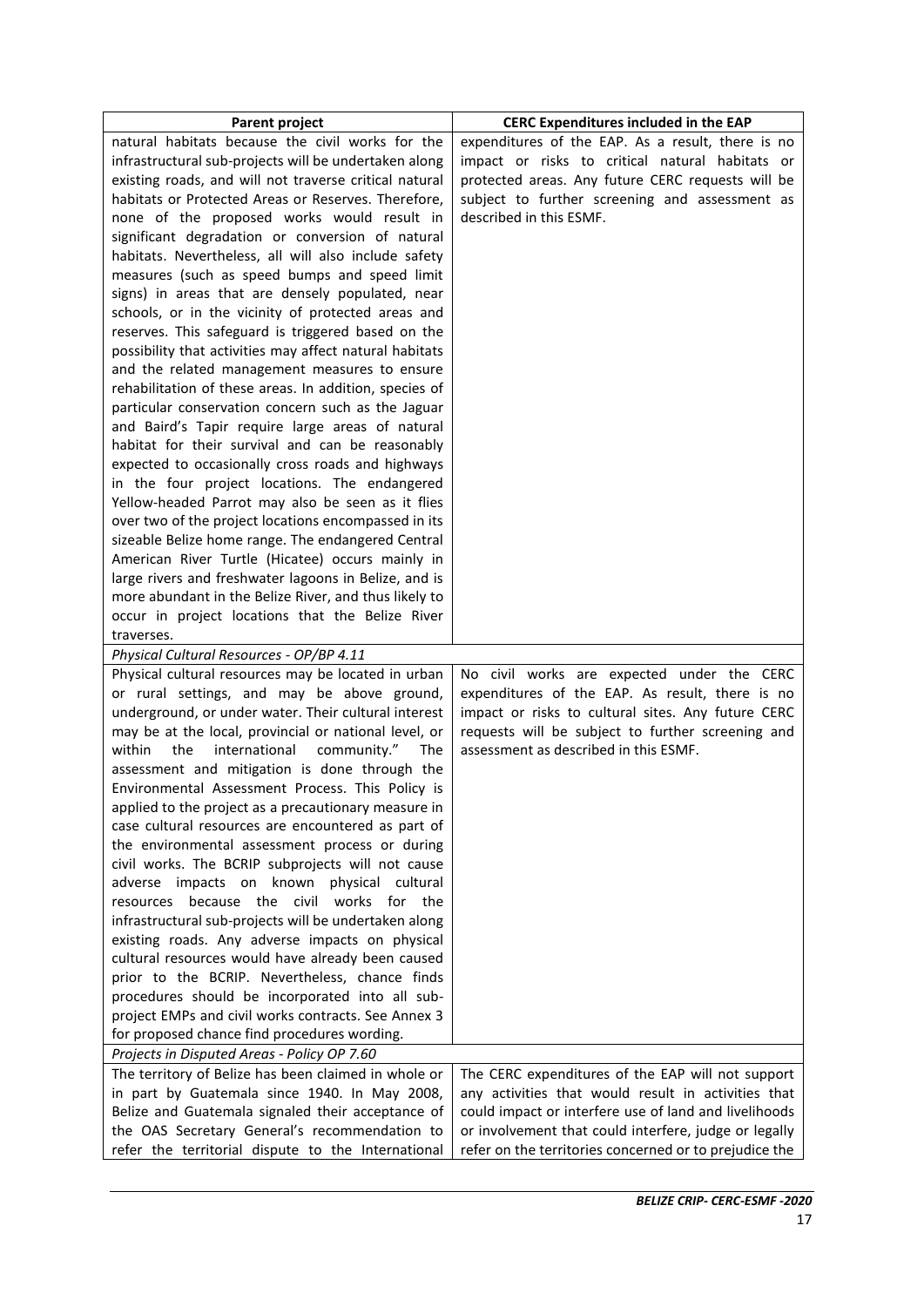| <b>Parent project</b>                                                                                   | <b>CERC Expenditures included in the EAP</b>         |
|---------------------------------------------------------------------------------------------------------|------------------------------------------------------|
| Court of Justice subject to the will of the people of                                                   | final determination of the competing parties claim.  |
| Belize and Guatemala. On the 8 December 2008, the                                                       |                                                      |
| Ministers of Foreign Affairs of Belize and of the                                                       |                                                      |
| Republic of Guatemala<br>signed the "Special                                                            |                                                      |
| Agreement to Submit Guatemala's Territorial,                                                            |                                                      |
| Insular and Maritime Claim to the International                                                         |                                                      |
| Court of Justice" subject to the conduct of national                                                    |                                                      |
| referenda in both countries. The Referanda have                                                         |                                                      |
| been completed with the latest held in Belize                                                           |                                                      |
| on May 8th 2019. As a result of the existence of                                                        |                                                      |
| Guatemala's claim to Belizean territory, this policy is                                                 |                                                      |
| triggered as a precautionary measure. By supporting                                                     |                                                      |
| the BCRIP, the Bank does not intend to make any                                                         |                                                      |
| judgment on the legal or other status of the                                                            |                                                      |
| territories concerned or to prejudice the final                                                         |                                                      |
| determination of the competing parties' claims.                                                         |                                                      |
| Indigenous Peoples OP/BP 4.10                                                                           |                                                      |
| The main communities to be affected by the                                                              | The actions of this CERC, will not promote or create |
| project are those that are located on or next to                                                        | any type of impacts on this Safeguard OP/BP 4.10     |
| theprimary and secondary roads considered as                                                            |                                                      |
| critical in each of the four target areas. All of                                                       |                                                      |
| these communities with the exception ofBelmopan                                                         |                                                      |
| are considered rural communities.                                                                       |                                                      |
| Indigenous<br>communities<br>that<br>have<br>been                                                       |                                                      |
| identifiedhave been included because they all fall                                                      |                                                      |
| withinthe projects zone of influence. Of<br>all                                                         |                                                      |
| thecommunities that are likely to be affected by                                                        |                                                      |
| theproject,<br>considered<br>seven<br>are<br>to<br>be                                                   |                                                      |
| indigenouscommunities.<br>Six<br>made<br>are<br>up                                                      |                                                      |
| predominantly byindigenous Mayas and one by the                                                         |                                                      |
| Garifuna. Theseare all found in the Stann Creek and                                                     |                                                      |
| Toledodistricts.<br>For<br>this<br>reason,<br>a                                                         |                                                      |
| CulturallyAppropriate Planning Framework was                                                            |                                                      |
| developed.Direct impacts on these communities are                                                       |                                                      |
| unlikelygiven that there are<br>no community                                                            |                                                      |
| membersliving on the road reserve. However, in                                                          |                                                      |
| theunlikely case that impacts are foreseen in<br>thesubproject design,<br>action<br>plans<br>will<br>be |                                                      |
| preparedby which the GoB will ensure that                                                               |                                                      |
| communities'free, prior and informed consultation                                                       |                                                      |
| leading tobroad community support is achieved                                                           |                                                      |
| beforesubproject implementation.                                                                        |                                                      |
| Involuntary Resettlement OP/BP 4.12                                                                     |                                                      |
| The project is not expected to have major impacts                                                       | The actions of this CERC, will not promote or create |
| on private land or livelihoods, especially given its                                                    | any type of impacts on this Safeguard OP/BP 4.12     |
| focus on rehabilitation of existing infrastructure.                                                     |                                                      |
| However, it is possible that works such as river                                                        |                                                      |
| defense, drainage improvements, the rehabilitation                                                      |                                                      |
| and replacement of critical bridges and road                                                            |                                                      |
| improvements, could possibly elicit impacts such as                                                     |                                                      |
| (1) loss of property and assets due to displacements                                                    |                                                      |
| and relocation of individuals/families occupying                                                        |                                                      |
| road reserves related to road widening, diversion of                                                    |                                                      |
| existing road and/or drainage purposes. Most of the                                                     |                                                      |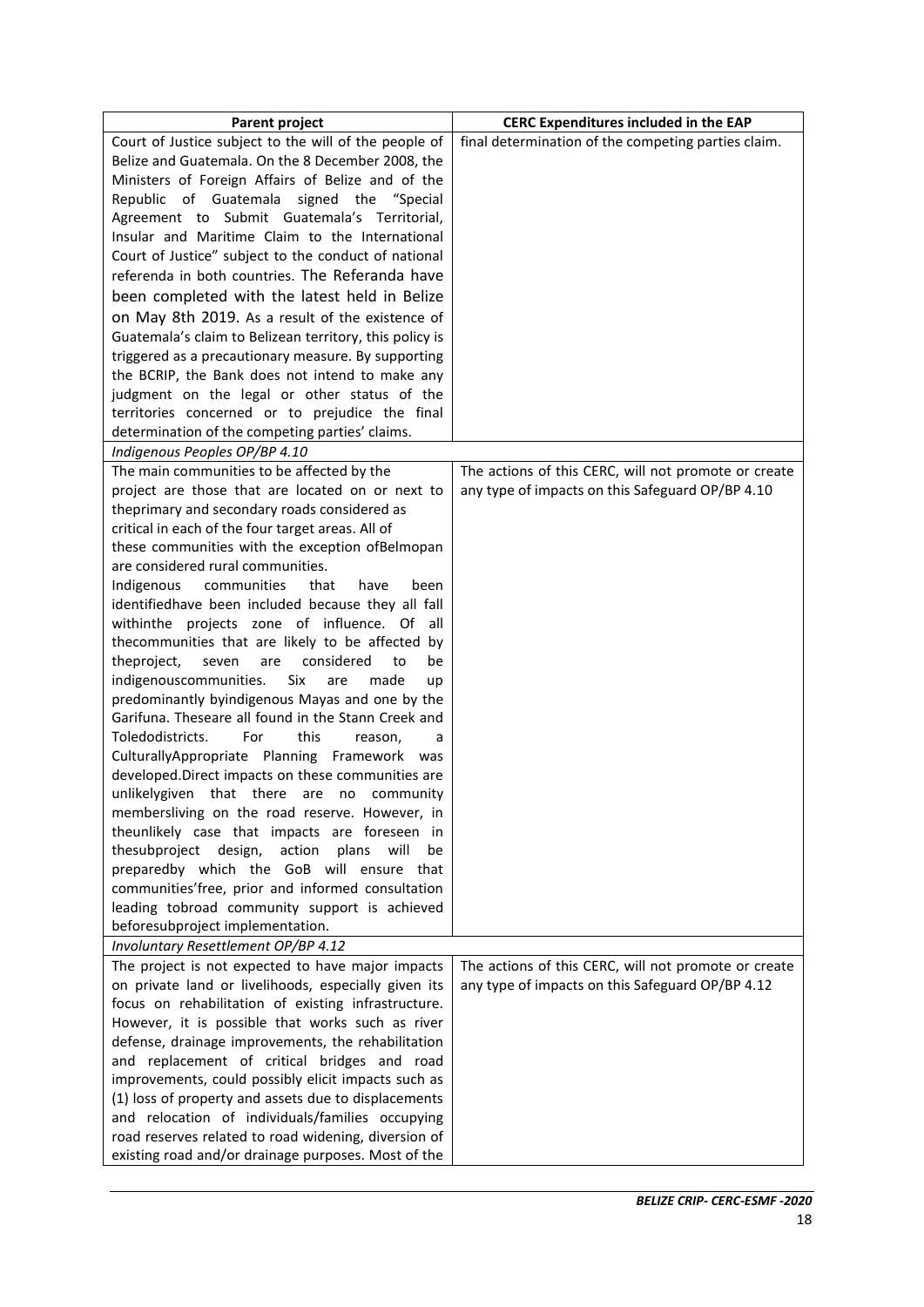| Parent project                                         | <b>CERC Expenditures included in the EAP</b> |  |  |  |  |
|--------------------------------------------------------|----------------------------------------------|--|--|--|--|
| encroachments on road reserves, and thus the           |                                              |  |  |  |  |
| highest proportion of related impacts, are inGreater   |                                              |  |  |  |  |
| Belize City Area; and (2) Loss of landand other assets |                                              |  |  |  |  |
| (buildings, fences, crops, vendorstalls, driveways,    |                                              |  |  |  |  |
| signs etc.) from appropriation, removal, acquisition   |                                              |  |  |  |  |
| demolition.The<br>project's<br>involuntary<br>and      |                                              |  |  |  |  |
| resettlement policyframework has been prepared to      |                                              |  |  |  |  |
| guide thepreparation of resettlement plans in order    |                                              |  |  |  |  |
| tomitigate these impacts. As soon as subprojectsare    |                                              |  |  |  |  |
| identified and feasibility studies commence, the       |                                              |  |  |  |  |
| exact types and number of impacts will beestimated     |                                              |  |  |  |  |
| and a resettlement plan(s) will be                     |                                              |  |  |  |  |
| implemented<br>and<br>prepared<br>based<br>on          |                                              |  |  |  |  |
| theframework's guidelines.                             |                                              |  |  |  |  |

## <span id="page-18-1"></span>**Table 2. Main National Legal Instruments relevance to the project and WB Triggered Policies**

| Name of Act                                                         | Date                                                                                                                                                                                                              | Relevance                                                                                                                                                                                                                                                                                                                                                      | Relevant<br>WB/OP      |
|---------------------------------------------------------------------|-------------------------------------------------------------------------------------------------------------------------------------------------------------------------------------------------------------------|----------------------------------------------------------------------------------------------------------------------------------------------------------------------------------------------------------------------------------------------------------------------------------------------------------------------------------------------------------------|------------------------|
| Environmental<br><b>Protection Act and</b><br><b>EIARegulations</b> | Control and prevention of pollution on land, water and<br>Rev<br>air, prohibitions on dumping of waste, environmental<br>2000<br>impact assessment and the control of nutrients<br>deposited into the environment |                                                                                                                                                                                                                                                                                                                                                                | OP/BP 4.01             |
| National Integrated<br><b>Water Resources Act</b>                   | 2011                                                                                                                                                                                                              | Management, controlled allocation and the sustainable<br>use and protection of the water resources of Belize                                                                                                                                                                                                                                                   | OP/BP 4.01             |
| National Institute for<br>Culture & History Act                     | Rev<br>2000                                                                                                                                                                                                       | Protection and conservation of ancient monuments and<br>related matters.                                                                                                                                                                                                                                                                                       | OP/BP 4.11             |
| National Parks System<br>Act                                        | 1982,<br>(Rev<br>2000)                                                                                                                                                                                            | Allows for the designation of national parks, wildlife<br>sanctuaries, natural monument, and nature reserves.                                                                                                                                                                                                                                                  | OP/BP 4.04             |
| <b>Wildlife Protection Act</b>                                      | 1982<br>(Rev<br>2000)                                                                                                                                                                                             | Protection for species of conservation concern.                                                                                                                                                                                                                                                                                                                | OP/BP 4.04             |
| <b>Public Roads Act</b>                                             | Rev<br>2000                                                                                                                                                                                                       | Authorizes the Chief Engineer to throw upon any lands<br>adjacent or near thereto such earth, rubbish or<br>materials as it shall or may be necessary to remove from<br>the place of any work related to surveying, tracing,<br>measuring, opening, constructing, repairing, altering,<br>diverting, clearing, improving and excavating of any<br>public road. | OP/BP4.01              |
| Mines & Minerals Act                                                | 1989<br>(Rev<br>2000)                                                                                                                                                                                             | Controls activities such as dredging, prospecting and<br>drilling                                                                                                                                                                                                                                                                                              | OP/BP 4.01             |
| <b>Macal River</b><br>HydroelectricAct                              | 2003                                                                                                                                                                                                              | Authorized the design, financing, construction and<br>operation of the Chalillo Project                                                                                                                                                                                                                                                                        | OP/BP 4.37             |
| Land Utilization Act                                                | Rev<br>1990                                                                                                                                                                                                       | Provides for measures to govern use and development<br>of land, and introduces measures for conservation of<br>land and watersheds.                                                                                                                                                                                                                            | OP 4.01 and<br>OP 4.04 |

#### <span id="page-18-0"></span>**8 Pertinent Environmental and Social Baseline**

The location of the contingency activities under the CERC is national in scope, while the EAP under this CERC activation will be: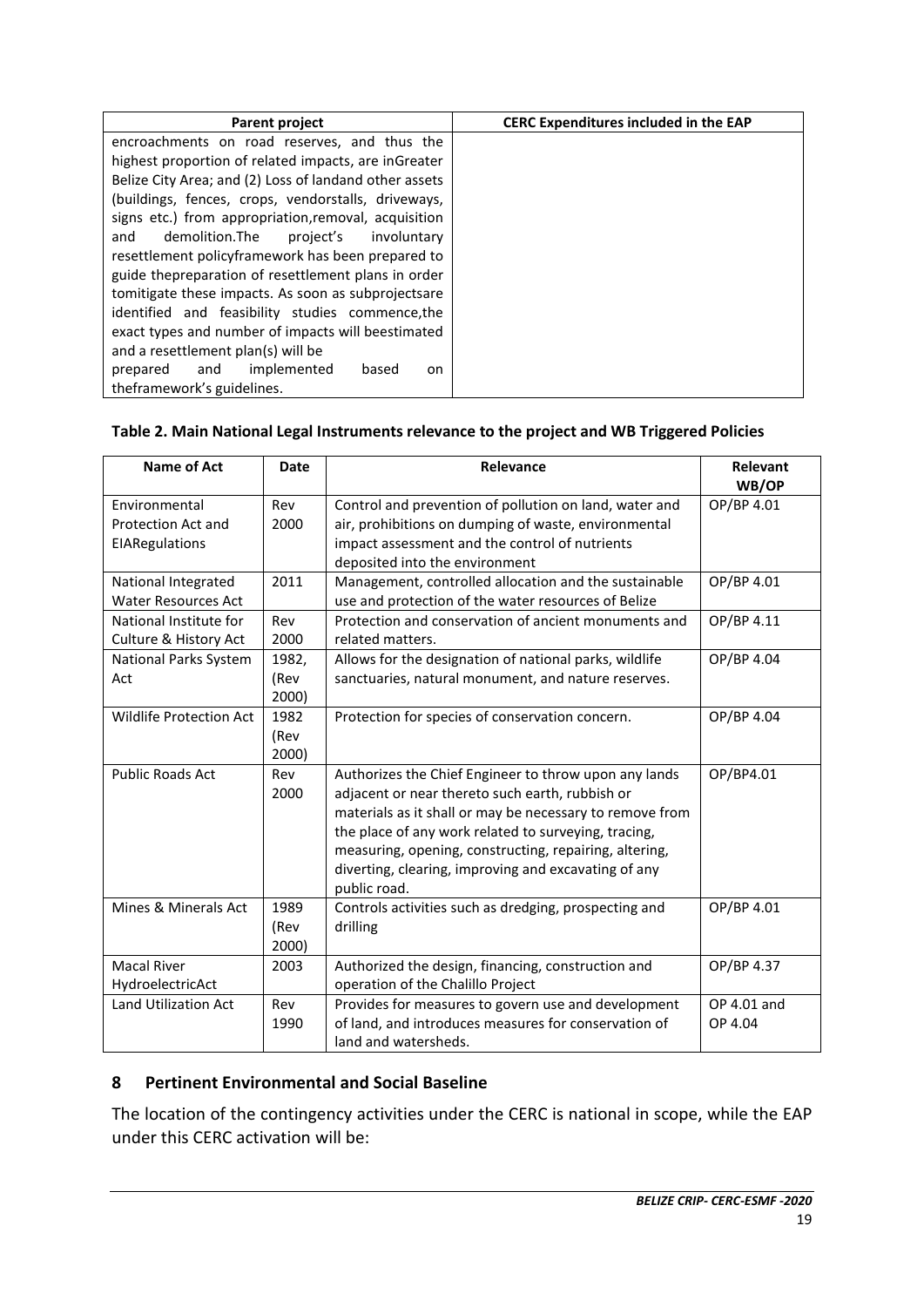• To allocate around US\$13 millionto the MHDSTPA for a Social Protection Programme and specifically to fund a Vertical BOOST (Belize Conditional Cash Transfer) Programme and a Horizontal BOOST (Belize COVID-19 Cash Transfer (BCCAT)) Programme. Under the Vertical BOOST Programme funds will be supplied to fund the original BOOST Programme (2804 households) for 14 months, including a temporary vertical increase in payments for six months to smooth consumption. Under the Horizontal BOOST Programme, (BCCAT) funds will be used to assist an additional 10,500 households for six months. The details for the selection of beneficiaries, payments, and payment systems for the BCCAT Programme are being finalized.An assessment of the sub-projects (BOOST and BCCAT) under the MHDSTPA Proposal did not reveal any potential environmental nor social impacts under the proposed implementation processes related to Cash Transfers, as well as do not pose special impacts/risks on Occupational Health and Safety.

# <span id="page-19-0"></span>**9 Procedures to Address Environmental and Social Issues**

The purpose of this ESMF is to ensure that the identified E&S risks under any CERC-financed activities are mitigated, controlled or eliminated through appropriate E&S risk management measures to be implemented throughout the life of Project. Specific E&S management measures will need to be followed depending on the activities to be financed under the CERC of the project. All potential activities included in the positive list of goods, services and worksof the CERC will need to apply the Environmental and Social Screening Process to determine the type of management measure needed. For the specific expenditures included under the EAP to be financed by this CERC activation, which consist mainly in the procurement as listed below:

| <b>Product / Material</b><br><b>Definition</b> | <b>Specification</b>                                   | # of<br><b>Units</b> | <b>Method</b>                     | Justification                         | Volume &<br><b>Unit Rate</b> |
|------------------------------------------------|--------------------------------------------------------|----------------------|-----------------------------------|---------------------------------------|------------------------------|
| <b>Vertical BOOST</b>                          | Providing cash<br>transfers to 2804<br>beneficiaries   | 2804                 | <b>NA</b>                         | Previous<br>Experience                | For 14<br>months             |
| <b>Vertical Boost</b>                          | Providing cash<br>transfers to 2804<br>beneficiaries   | 2804                 | <b>NA</b>                         | Previous<br>Experience                | For 6<br>months              |
| <b>BCCAT</b>                                   | Providing cash<br>transfers to 10,500<br>beneficiaries | 10.500               | <b>NA</b>                         | New Electronic<br>Means               | For 6<br>months              |
| Communications                                 | Communications<br>Strategy                             | <b>NA</b>            | PMU/MHDSTPA<br>direct contracting | Internal and<br>external<br>messaging | <b>TBD</b>                   |

An assessment of the sub-projects (BOOST and BCCAT) under the MHDSTPA Proposal did not reveal any potential environmental nor social impacts under the proposed implementation processes related to Cash Transfers, as well as do not pose special impacts/risks on Occupational Health and Safety.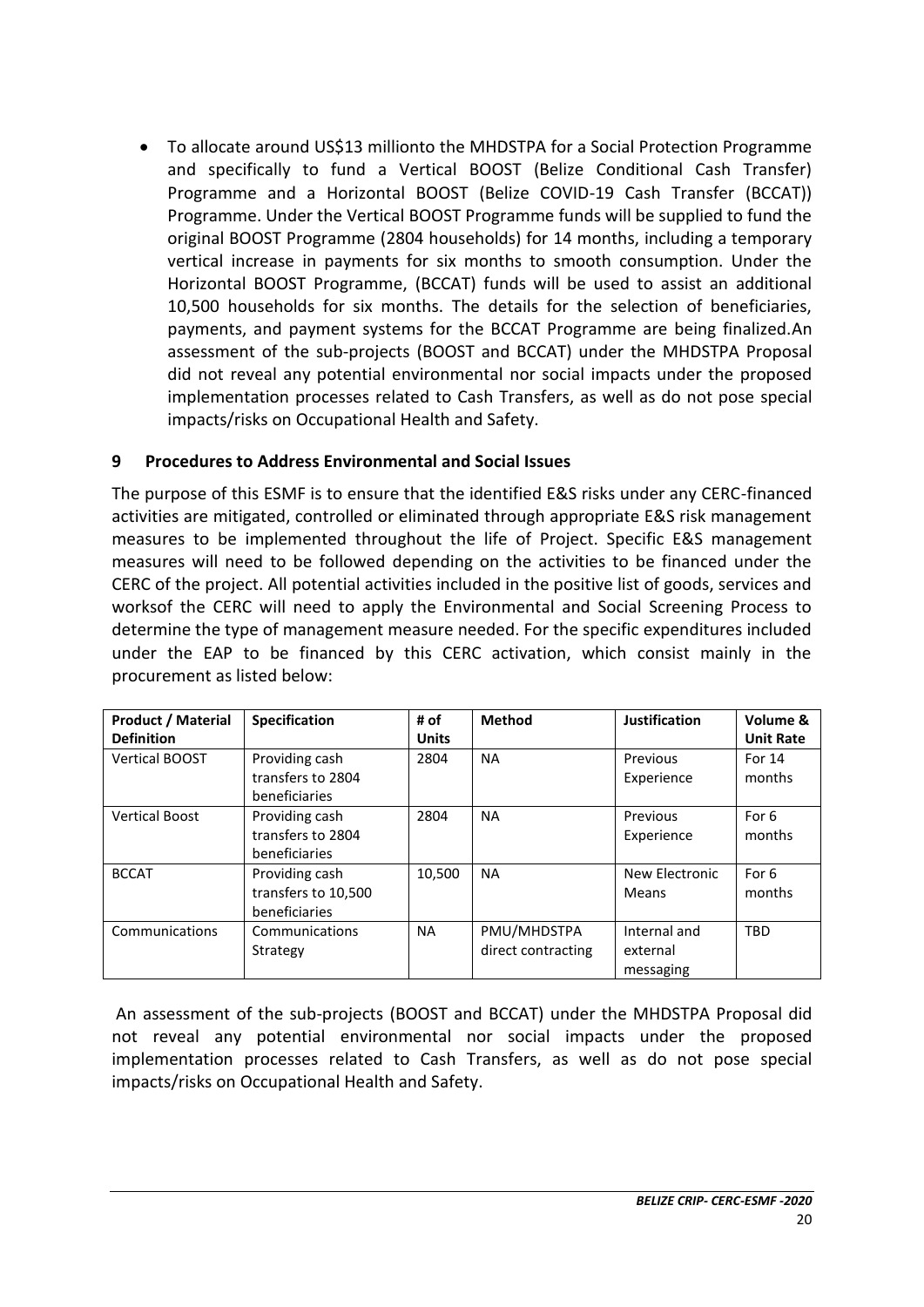# <span id="page-20-0"></span>**10 Procedures to AddressEnvironmental and Social issues for the CERC Positive List**

The purpose of these procedures is to: (i) determine whether activities proposed under potential future CERC activations are eligible and likely to have potential negative environmental and social risks and impacts; (ii) identify appropriate mitigation measures for activities with adverse risks or impacts; (iii) incorporate mitigation measures in the implementation of the activity; (iv) review and approve the management plan and (v) monitor application of management plans for those activities requiring E&S due diligence. The procedures consist of the following 3 steps as described below:

# **10.1 Step 1. Application of E&S Screening Processes**

<span id="page-20-1"></span>The BCRIP-PMU will screen potential CERC activities in relation to eligibility (positive and negative lists) and to identify potential E&S risks and impacts and will classify each subproject according to risk. A sample Screening Form is included in Annex 1.

The Screening process will allow the BCRIP-PMU to:

- 1. Determine the level of environmental work required (i.e. whether an Environmental and Social Management Plan (ESMP) or other instrument is required; whether the application of simple mitigation measures will suffice; or whether no additional environmental work is required).
- 2. Determine and incorporate appropriate mitigation measures for addressing adverse impacts.
- 3. During the preparation of any sub-projects, the BCRIP-PMU will ensure that technical design can incorporate recommendations from the environmental and social assessment, including avoiding or minimizing environmental and social impacts, avoiding land acquisition.
- 4. The BCRIP-PMU will retain a copy of the Safeguards Screening Summary for possible review by the Implementing Agency and the World Bank. The review, which may be conducted on sample basis, will verify the proper application of the screening process, including the scoping of potential impacts and the choice and application of instruments.

# **10.2 Step 2: E&S Assessment, Preparation, Consultation and Disclosure of Safeguards Instruments**

<span id="page-20-2"></span>If during the screening process it is identified that any of the activities to be financed under the CERC require E&S management measures, the BCRIP-PMUwill identify and assess in further detail the potential E&S impacts of the proposed activities, evaluate alternatives, as well as design and implement appropriate mitigation, management and monitoring measures. These measures will be captured in the ESMP (or other E&S management instrument) which will need to be prepared. The BCRIP-PMU will prepare the ESMPs in consultation with affected peoples and with relevant partners, as necessary. A sample ESMP template which can be used for individual CERC sub-activities once identified during the screening is included in Annex 2.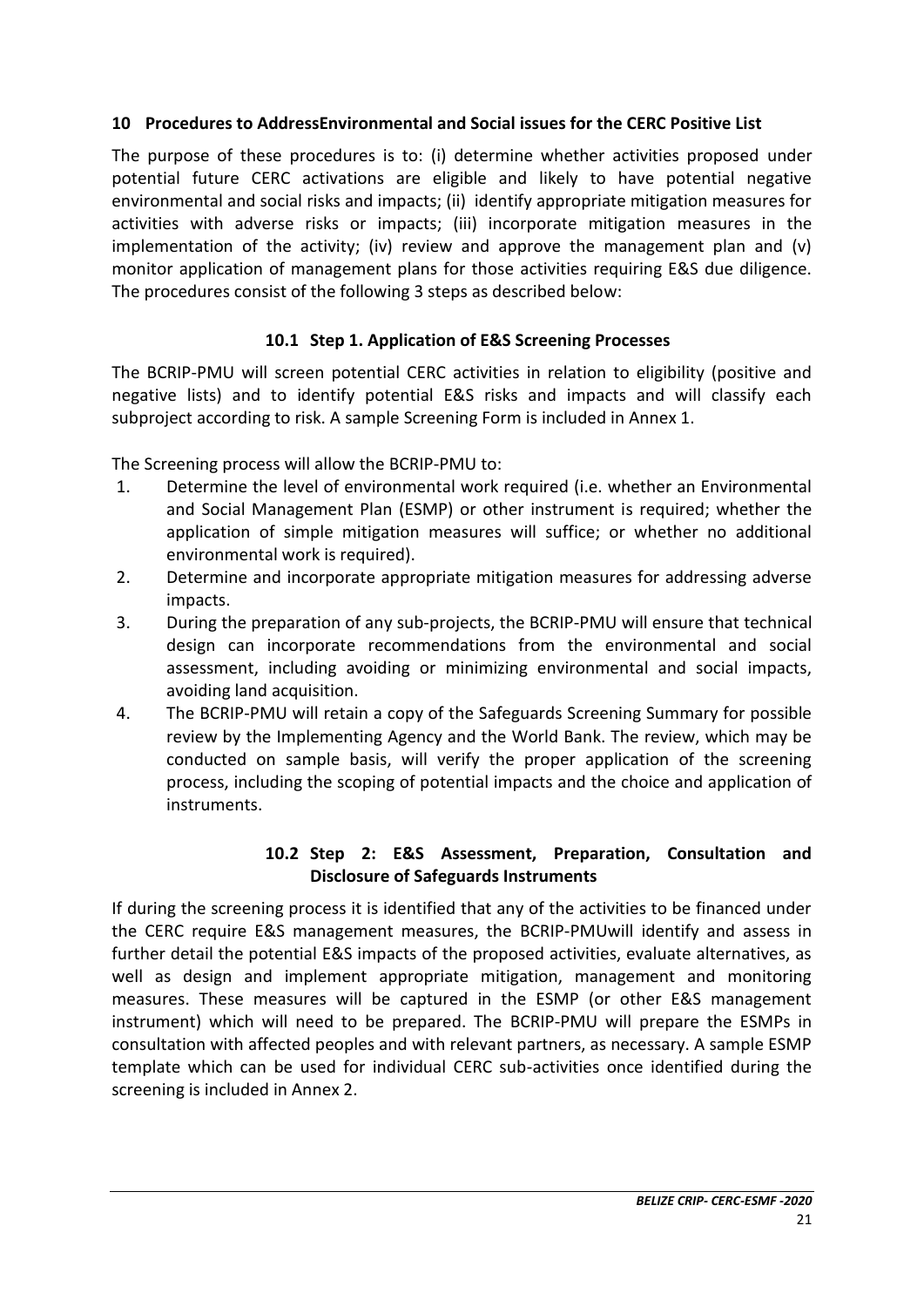Due consultation and broad community support must be documented and confirmed as part of the stakeholder engagement process for this CERC. Consultations will be adapted to adhere to public health recommendations i.e. social distancing, potentially virtual consultations or consultations by text message/phone for those without internet access.

# **10.3 Step 3: Review and Application of Safeguards Instruments**

<span id="page-21-0"></span>If prepared by a third-party, the ESMP will be submitted to the BCRIP-PMUfor review, prior to the submission to the World Bank for approval. The BCRIP-PMU will supervise and monitor the overall safeguards implementation process and prepare a progress report on the application of safeguards policies throughout the subproject cycle. The BCRIP-PMU will also develop the reporting requirements and procedures to ensure compliance. Appropriate mitigation measures will be included in the bidding documents and contract documents to be prepared by the BCRIP-PMU, as necessary.

# <span id="page-21-1"></span>**11 Environmental and Social Management Measures applicable to the CERC EAP**

Based on these E&S screening procedures, the EAP expenditures to be financed under this CERC activation (not onlythe Direct Assistance to Beneficiaries activities) to respond to the COVID-19 emergency recovery in Belize have been assessed as low potential E&S and impacts.

The CERC ESMF is focusing on the following expenditures which will consist solely in:

• To allocate around US\$13 millionto the MHDSTPA for a Social Protection Programme and specifically to fund a Vertical BOOST (Belize Conditional Cash Transfer) Programme and a Horizontal BOOST (Belize COVID-19 Cash Transfer (BCCAT)) Programme. Under the Vertical BOOST Programme funds will be supplied to fund the original BOOST Programme (2804 households) for 14 months, including a temporary vertical increase in payments for six months to smooth consumption. Under the Horizontal BOOST Programme, (BCCAT) funds will be used to assist an additional 10,500 households for six months. The details for the selection of beneficiaries, payments, and payment systems for the BCCAT Programme are being finalized. An assessment of the sub-projects (BOOST and BCCAT) under the MHDSTPA Proposal did not reveal any potential environmental nor social impacts under the proposed implementation processes related to Cash Transfers, as well as do not pose special impacts/risks on Occupational Health and Safety.

# <span id="page-21-2"></span>**12 Monitoring, Supervision and Reporting**

The BCRIP-PMU already is committed to prepare and submit to the World Bank regular monitoring reports on the E&S performance of the CRIP Project, including but not limited to, stakeholder engagement activities and grievances log. For the current CERC activities monitoring protocols require verification by the PSC that GIIP around COVID-19 OHS and agricultural and animal husbandry waste Management is being properly applied in relation to CERC financed activities and share such measures with both the BCRIP-PMU and World Bank. The format of this reporting is flexible and should be summarized at least quarterly. If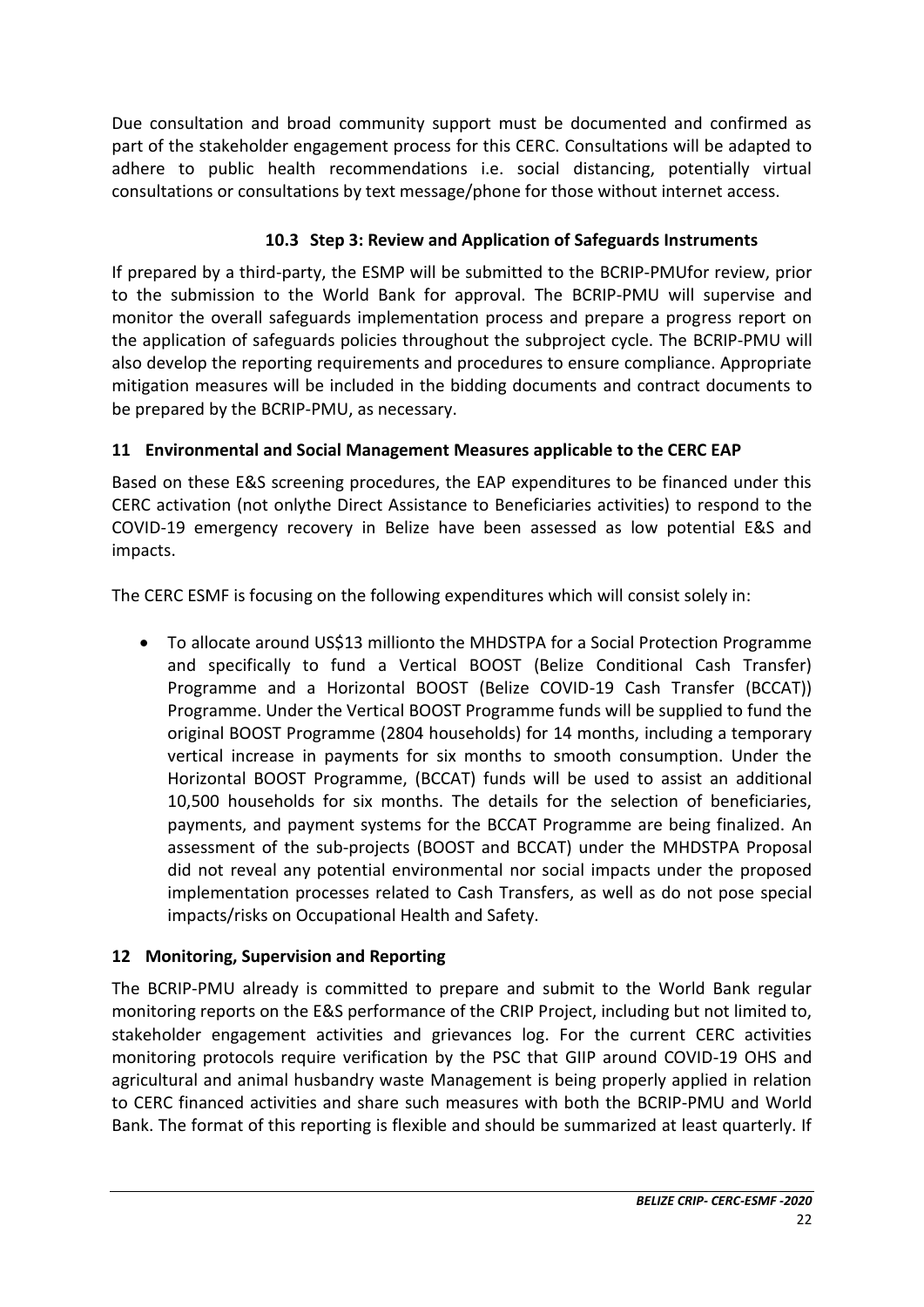there is additional CERC activation this process will be revisited to ensure action commensurate with the E&S risks and impacts.

# <span id="page-22-0"></span>**13 Implementation Arrangements and Responsibilities**

The Climate Resilient Infrastructure Project (CRIP) Management Unit (PMU) of the Social Investment Fund (SIF) is the coordinating lead entity of CERC within the GOB. PMU is responsible for the preparation of the EAP and monitoring its day-to-day implementation with the support provided by other partners. PMU is also responsible for the overall implementation of CERC and shall be the focal point for all aspects related to procurement, financial management, disbursement, monitoring & evaluation, and safeguard compliance. Other GOB Ministries that possess the technical expertise to implement specific activities as agreed in the EAP will be required to support the PMU with the implementation and monitoring of all activities funded by CERC.

**Technical Input:** The Line Ministries will provide technical assistance to the PMU in terms of monitoring the EAP implementation activities. PMU will be responsible for coordinating with the Line Ministries in accordance with the procedures described below:

- Each Line Ministry will provide the technical specifications, the scope of work, estimated budget, schedule and other requirements associated with activities included in the EAP, and will participate in the subsequent evaluation activities;
- PMU will review specifications, the scope of work, budget, schedule, terms, and conditions of employment, and prepare procurement documents according to the procurement plan specified in the EAP;
- PMU can include, in the EAP, technical assistance in the form of consulting services for (i) developing the technical specifications, the scope of work, estimated budget, schedule, and other requirements, if the "in-house" capacity of the Line Ministries needs to be supplemented; and (ii) supervision of works and other activities included in the EAP. The technical consultants will work closely with the Line Ministries but report to PMU, as implementation coordinating agency of the CERC;
- The Line Ministries shall provide reports related to safeguards compliance and all the other information required to monitor and evaluate the EAP implementation; and
- If required, the PMU will bolster its EAP implementation supervision capacity through the engagement of technical consultants who would support the Line Ministries in the finalization of bidding documents and site supervision of activities as needed. The technical consultants will work closely with the Line Ministries but report to the PMU. The technical officials may be located within the SIF Main Office to support the PMU if necessary.

**The Project Steering Committee (PSC)**, established under the auspices of the SIF, and composed of representatives from key Line Ministries is chaired by the Chief Executive Officer (CEO) of the Ministry of Economic Development and Petroleum (MEDP). The members of the PSC for the purpose of execution and implementation of EAP upon activation of this CERC are 1) MEDP; 2) Ministry of Finance (MOF); 3) Ministry of Human Development, Social Transformation and Poverty Alleviation (MHDSTPA); 4) Ministry of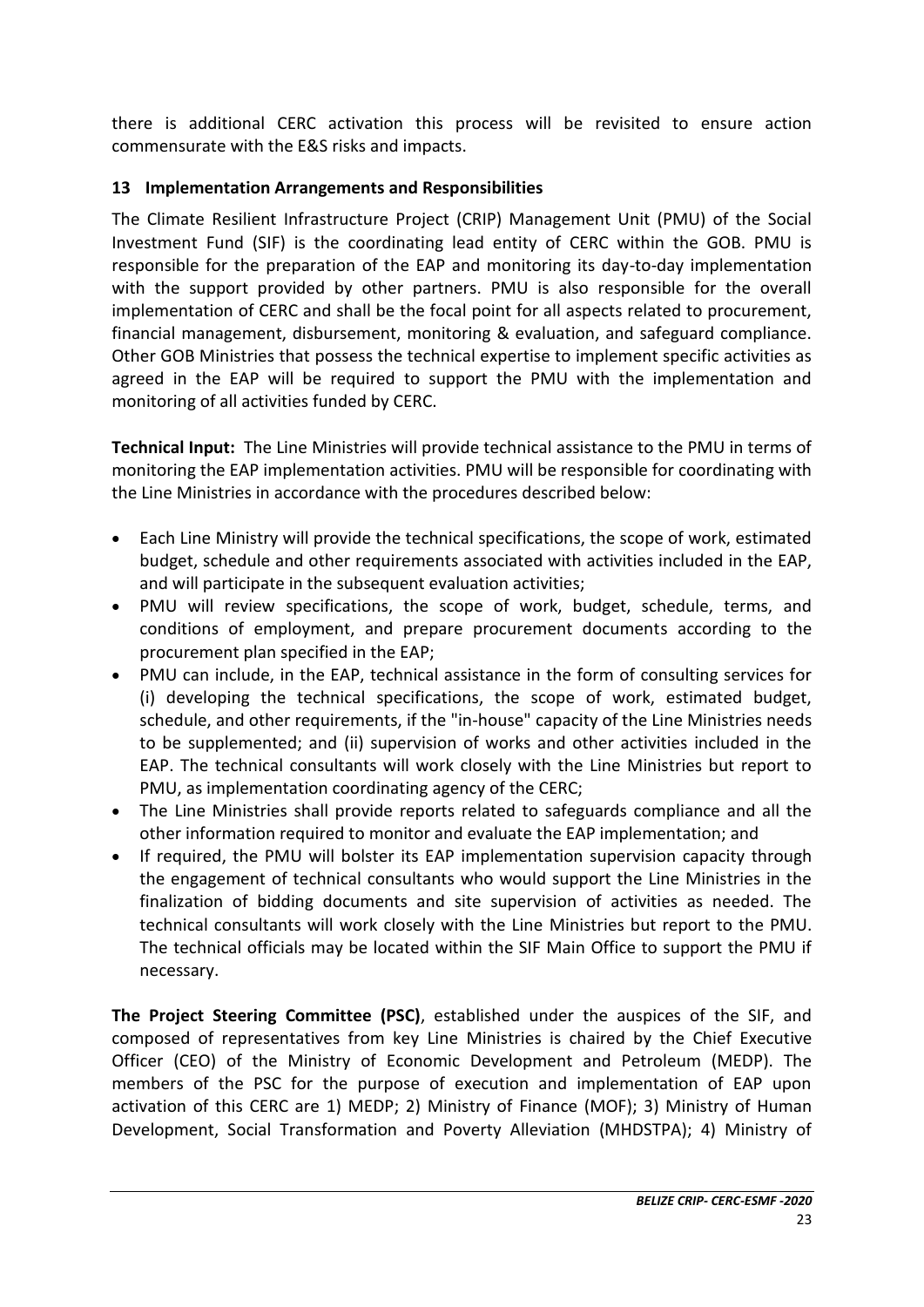Food, Agriculture and Immigration (MOFAI); and 5) SIF. The PSC should be available for meetings within twenty-four hours' notice when necessary The key responsibilities of the PSC are as follows:

- Ensure the delivery of the EAP's outputs and the attainments of outcomes by facilitating coordination amongst the Line Ministries and Institutions participating in the EAP and by addressing coordination issues as they arise during the implementation of the EAP;
- Review EAP progress reports as submitted by the Project Coordinator and make a decision thereon; and
- Assess all policy-related issues and guide as needed

Below is a table that summarizes the specific implementation steps associated with the EAP and the assigned responsibilities:

<span id="page-23-0"></span>

| Table 3. Implementation Steps, with Assigned Responsibilities, Associated with EAP |  |
|------------------------------------------------------------------------------------|--|
|------------------------------------------------------------------------------------|--|

| <b>Step</b>    | <b>Actions</b>                                                                                                                                                                                                                                                                                                                                                                                                                                                                                                                                                                                                                                 | Responsible                           |
|----------------|------------------------------------------------------------------------------------------------------------------------------------------------------------------------------------------------------------------------------------------------------------------------------------------------------------------------------------------------------------------------------------------------------------------------------------------------------------------------------------------------------------------------------------------------------------------------------------------------------------------------------------------------|---------------------------------------|
| $\mathbf{1}$   | The decision to Trigger Component 4 (Disbursement Category 4): In the                                                                                                                                                                                                                                                                                                                                                                                                                                                                                                                                                                          | MEDP/MOF                              |
|                | event of a Declaration of Emergency, and following the preparation of a                                                                                                                                                                                                                                                                                                                                                                                                                                                                                                                                                                        |                                       |
|                | rapid need's assessment, the MEDP/MOF will decide whether to trigger                                                                                                                                                                                                                                                                                                                                                                                                                                                                                                                                                                           |                                       |
|                | Component 4 - the CERC.                                                                                                                                                                                                                                                                                                                                                                                                                                                                                                                                                                                                                        |                                       |
| $\overline{2}$ | Preliminary Identification of Activities: Following MEDP's decision to<br>trigger Component 4, the PMU will coordinate with the line ministries to<br>prepare a list of potential activities (CT, critical imports/subprojects) based<br>on the results of the rapid needs assessment and annexed to the EAP.<br>Summary information on proposed activities, including the nature and<br>amount of critical imports, the location, and type of the proposed<br>emergency subprojects and their preliminary technical specifications,<br>estimated costs, and safeguard implications would be produced and<br>documented in the EAP.<br>2 weeks | PMU / Line<br>Ministries<br>(MHDSTPA) |
| 3              | Review of Eligibility of Proposed Activities: The PMU, with support from<br>internal/external safeguard specialist(s), will review the proposed<br>activities for financing to ensure their eligibility in accordance with the<br>criteria and safeguard policies as defined in the Loan Agreement and to<br>apply safeguards screening processes as defined in the OM.<br>1 week                                                                                                                                                                                                                                                              | PMU                                   |
| $\overline{4}$ | Selection of Activities for EAP: Based on the list of eligible activities<br>reviewed, the PMU will finalize the EAP for submission to, and approval by,<br>the Project Steering Committee (PSC).<br>1 week                                                                                                                                                                                                                                                                                                                                                                                                                                    | PMU / PSC                             |
| 5              | Submission to the World Bank: Once approved by the PSC, the EAP will be<br>submitted to the World Bank for endorsement on a "no objection" basis.<br>1 week                                                                                                                                                                                                                                                                                                                                                                                                                                                                                    | MEDP / MOF /<br>PMU                   |
| 6              | Approval by the World Bank: The Bank will review the trigger package and<br>inform the Government on the approval to trigger the CERC.<br>2 weeks                                                                                                                                                                                                                                                                                                                                                                                                                                                                                              | <b>WB</b>                             |
| $\overline{7}$ | Procurement: Major activities under this step include, inter-alia, (i)                                                                                                                                                                                                                                                                                                                                                                                                                                                                                                                                                                         | PMU / Line                            |
|                | finalization of technical specifications and bills of quantities for critical                                                                                                                                                                                                                                                                                                                                                                                                                                                                                                                                                                  | Ministries                            |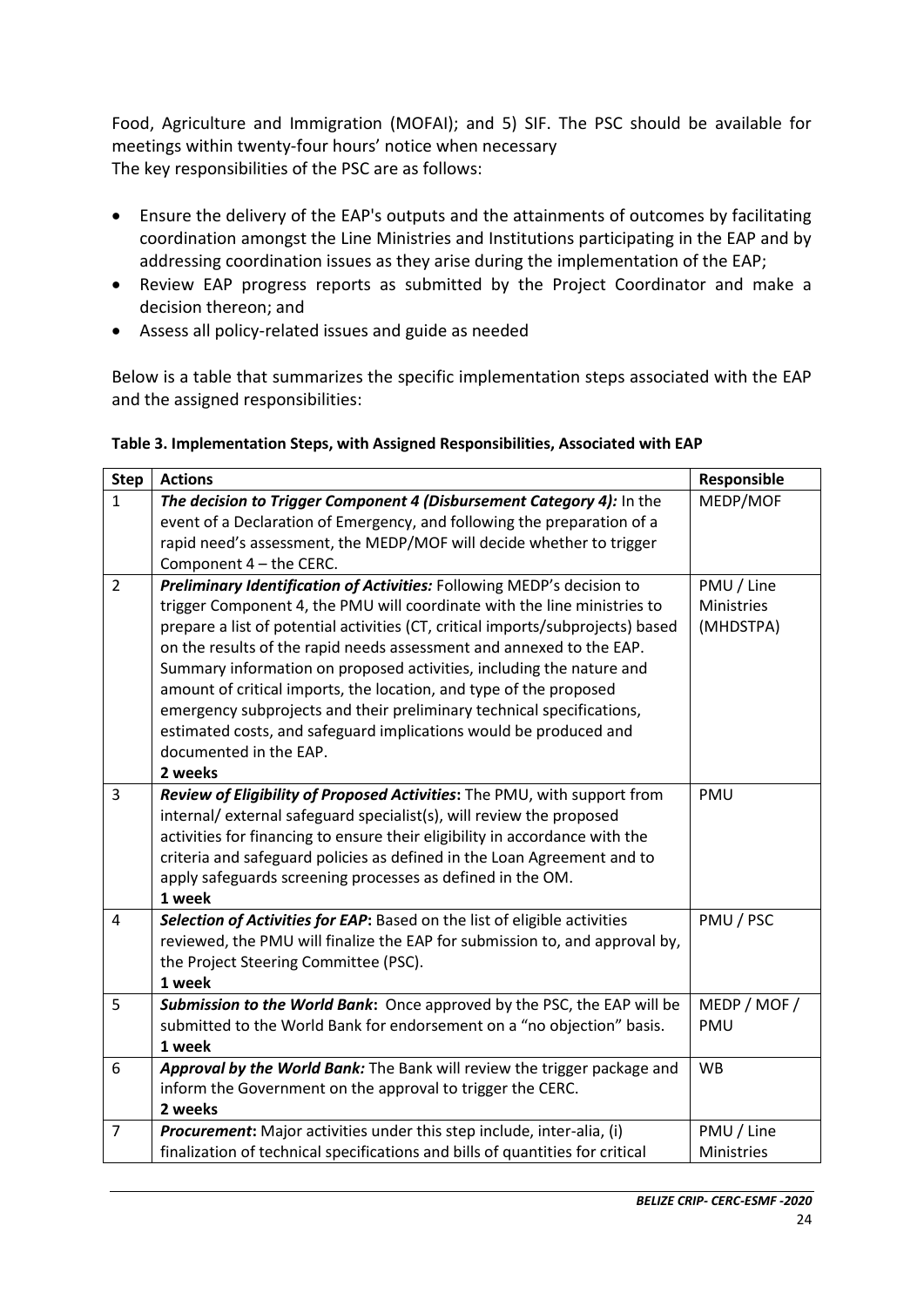|    | imports (supplies/equipment) (ii) recruitment of a consultant/consulting     |                |
|----|------------------------------------------------------------------------------|----------------|
|    | firm for design/supervision of emergency subprojects or to perform other     |                |
|    | services relating to the emergency; and (iii) recruitment of contractors for |                |
|    | implementation of emergency subprojects.                                     |                |
| 8  | Implementation of EAP Activities: Activities should be initiated within 10-  | PMU / Line     |
|    | 15 days after the agreement or contract signing.                             | ministries for |
|    |                                                                              | supervision    |
| 9  | Financial Management (FM) and Progress Reporting: The PMU will follow        | <b>PMU</b>     |
|    | the agreed-upon FM and reporting procedures for the EAP, as defined in       |                |
|    | the Loan Agreement and detailed in the OM. EAP FM reporting                  |                |
|    | requirements will be harmonized with existing reporting procedures to        |                |
|    | limit the additional burden borne by the PMU.                                |                |
|    | Monthly monitoring and quarterly reporting                                   |                |
| 10 | Monitoring and Evaluation: The oversight and reporting mechanisms            | <b>PMU</b>     |
|    | established for the CRIP will also be applied to the EAP. An annually        |                |
|    | external financial audit firm will audit the annual financial statements of  |                |
|    | the whole Project, including those financed by Disbursement Category 4.      |                |
|    | Annual Audit Report submitted in July of each year                           |                |

# <span id="page-24-0"></span>**14 Capacity Building**

Worldwide the governments health sectors and related institutions have gained experience in infection prevention and control, healthcare waste management, communication and public awareness for emergency situations. As found across most countries, the capacity to manage risks associated with COVID-19 is a monumental challenge as the healthcare and other government servants and related professionals may not have the detailed know-how on the infectious risk management in diagnostic testing, quarantine and isolation centers for COVID-19 treatment and general care. Additionally, the communication process with the public or in and in handling social concerns around COVID19 as well as related measures, including quarantine is a catch-up process globally. By implementing the EAP under the CERC, the project will provide assistance and capacity building to support these critical initiatives and build upon international expertise to achieve international best practices on these matters

All project personnel must be trained on general awareness of EHS issues and specific procedures aimed at the avoidance of environmental damage as well as human health and safety. New staff, contractors, and visitors will be given basic induction training and follow Project EHS procedures. In lieu of this COVID-19 CERC activation, a set of trainings need to be targeted for the E&S due diligence around the CERC-PSC COVID-19 programs. Such targeted trainings must be focus on Infection Prevention and Control, general and health waste management and other OHS matters. To provide for other similar disaster situations a short training will also be dedicated to overall ESH issues for any other anticipated emergencies.

# <span id="page-24-1"></span>**15 Stakeholder Engagement and Disclosure**

The BCRIP EMF contained in itssection 6, a Dialogue and Disclosure Mechanism, that must be implemented into a more interactive Stakeholder Engagement and Communications Plan (SECP). This SECP must be emplaced by the BCRIP-PMU of the Social Investment Fund (SIF),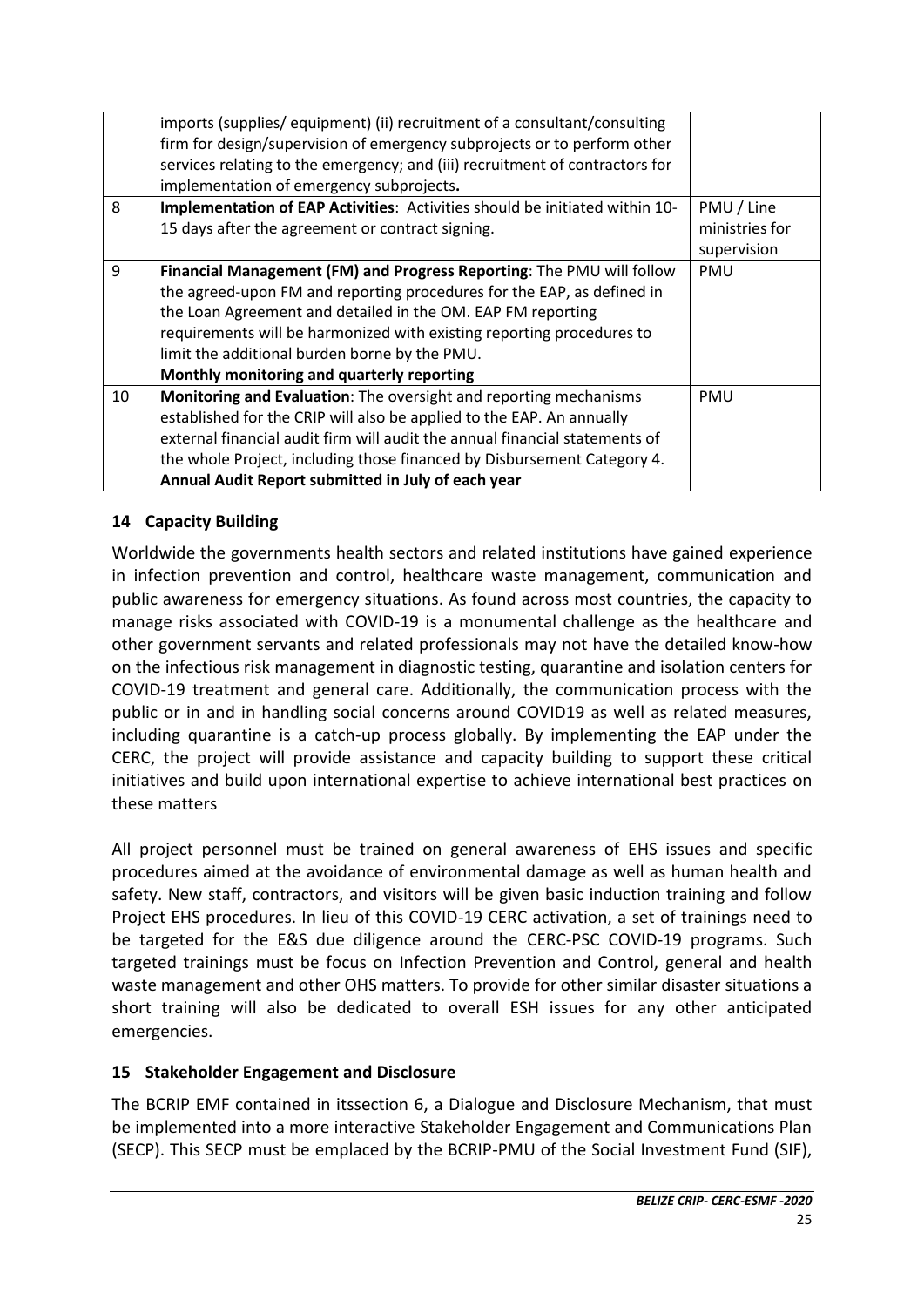in order to engage and communicate with stakeholders over the span of the World Bank Project. This consultation process is in place in order to interact and incorporate the viewpoints of Affected Parties. Special consideration is also directed to vulnerable groups, including with relation to engagement and consultative activities.

In terms of the CERC COVID-19 activation, the BCRIP-PMU mist follows the guidance provided in WHO "Pillar 2: Risk Communication and Community Engagement" including, among others, existing guidance on Risk Communication and Community Engagement (RCCE), guidance for preventing and addressing social stigma associated with COVID-19 and key messages and actions for COVID-19 prevention and control.

Overall, the activities of engagement for the BCRIP are guided by Good International Industry Practice (GIIP), as well as all applicable laws and regulations in Belize. The stakeholder engagement objectives continue to:

- Promote the development of respectful and open relationships between stakeholders and the Project sponsors and other relevant parties across all phases of the project,
- Identify Project stakeholders and understand their interests, concerns and influence in relation to Project activities, particularly during the construction phase,
- Provide stakeholders with timely information about the Project, in ways that are appropriate to their interests and needs, and also appropriate to the level of expected risk and potential adverse impacts,
- Support alignment with financing standards and guidelines for stakeholder engagement, as necessary; and
- Record and resolve any grievances that may arise from Project-related activities through a Grievance Mechanism.

These processes are directly applicable to this CERC activation and will apply to both BCRIPT-PMU and the PSC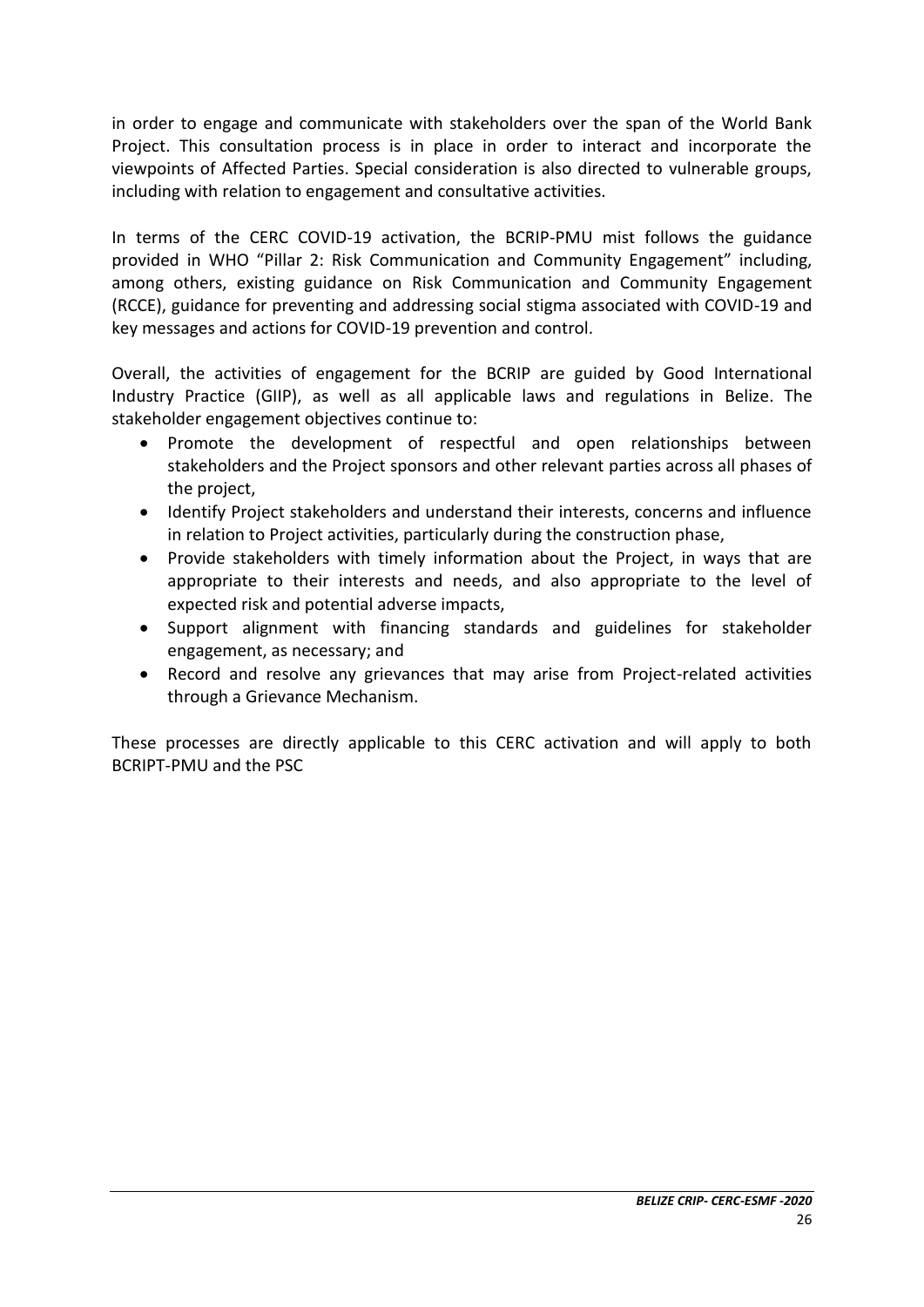## <span id="page-26-0"></span>**16 Annex 1 Positive list of goods, services and works**

| <b>Item</b>                                                                                        |  |  |  |
|----------------------------------------------------------------------------------------------------|--|--|--|
| <b>Direct Assistance to Beneficiaries</b>                                                          |  |  |  |
| Cash transfer assistance to beneficiaries identified by Ministry of Human Development<br>$\bullet$ |  |  |  |
| Cash transfers and/or Voucher/certificate to beneficiary farmers as identified by<br>$\bullet$     |  |  |  |
| Ministry of Food & Agriculture                                                                     |  |  |  |
| Goods                                                                                              |  |  |  |
| Personal Protective Gears and Equipment for farmers (masks, gloves, etc.)                          |  |  |  |
| Sanitization supplies<br>٠                                                                         |  |  |  |
| Equipment, tools and supplies for agriculture.                                                     |  |  |  |
| Feed and veterinary inputs (vaccines, vitamin tablets, etc.)<br>٠                                  |  |  |  |
| Livestock, poultry                                                                                 |  |  |  |
| Agricultural inputs such as Seeds, fertilizers etc.                                                |  |  |  |
| <b>Services</b>                                                                                    |  |  |  |
| Consulting services related to emergency response including, but not limited to urgent             |  |  |  |
| studies necessary to determine the impact of the emergency and to serve as a baseline for          |  |  |  |
| the recovery and reconstruction process, and support to the implementation of                      |  |  |  |
| emergency response activities.                                                                     |  |  |  |
|                                                                                                    |  |  |  |
| Works <sup>3</sup>                                                                                 |  |  |  |
|                                                                                                    |  |  |  |

<sup>3</sup>Bank Safeguard apply to the implementation of all activities under the CER Component. In the event of financing works under any given Emergency Action Plan, additional Bank policies and procedures may result applicable, and additional Bank authorizations may be required.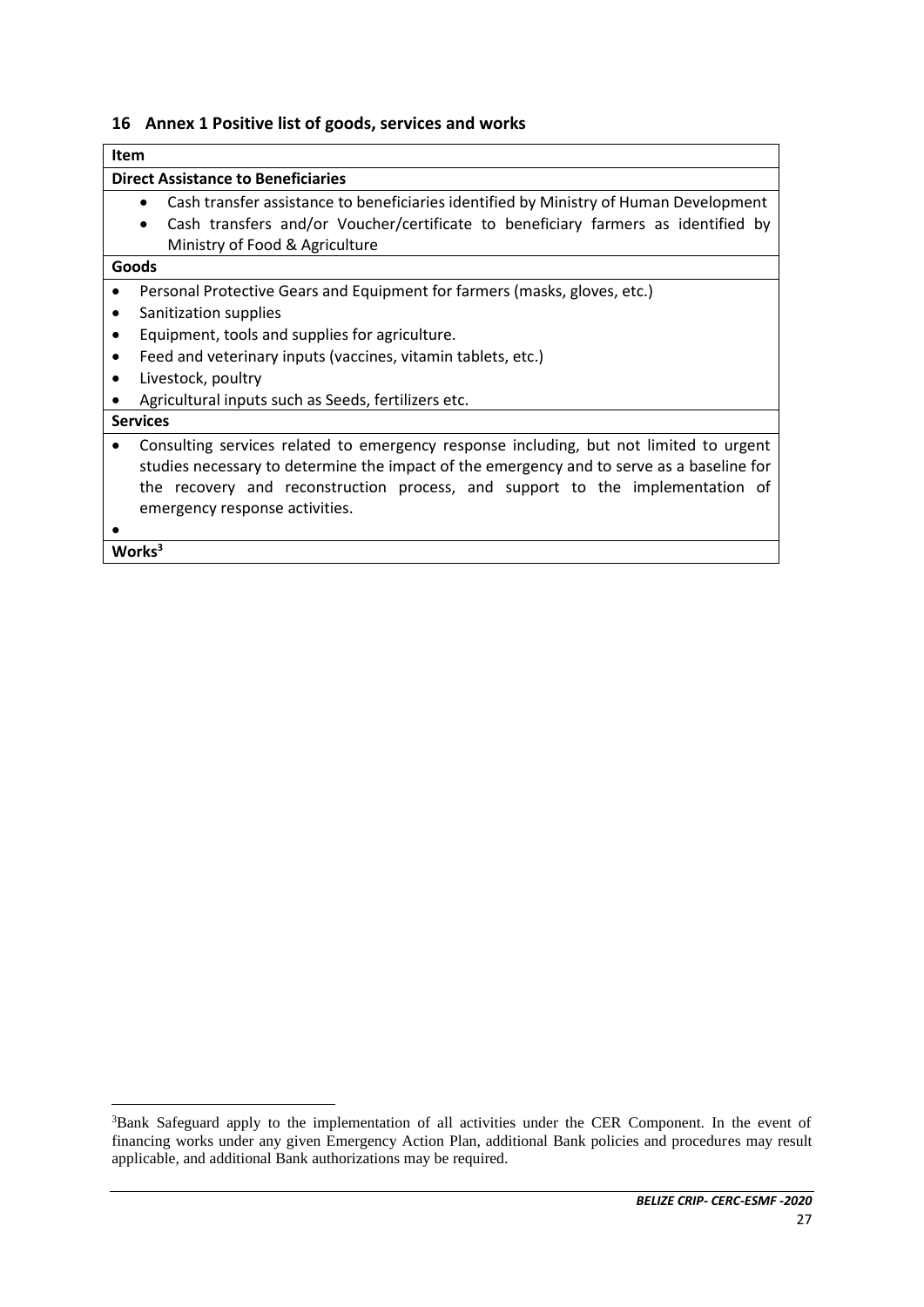# <span id="page-27-0"></span>**17 Annex 2 Negative List for CERC Expenditures**

#### **Negative List of goods and services**

- Activities of any type considered as projects new construction without detailed ESIA/ESMPs
- Activities that have potential to cause any significant loss or degradation of critical natural habitats whether directly or indirectly.
- Activities that could adversely affect forest and forest health.
- Activities that could affect sites with archaeological, paleontological, historical, religious, or unique natural values.
- Activities that will result in the involuntary taking of land, relocation of households, loss of assets or access to assets that leads to loss of income sources or other means of livelihoods, and interference with households' use of land and livelihoods.
- Use of goods and equipment on lands abandoned due to social tension / conflict, or the ownership of the land is disputed or cannot be ascertained.
- Use of goods and equipment to demolish or remove assets, unless the ownership of the assets can be ascertained, and the owners are consulted.
- Uses of goods and equipment involving forced labour, child labour, or other harmful or exploitative forms of labour.
- Uses of goods and equipment for activities that would affect indigenous peoples, unless due consultation and broad support has been documented and confirmed prior to the commencement of the activities.
- Uses of goods and equipment for military or paramilitary purposes.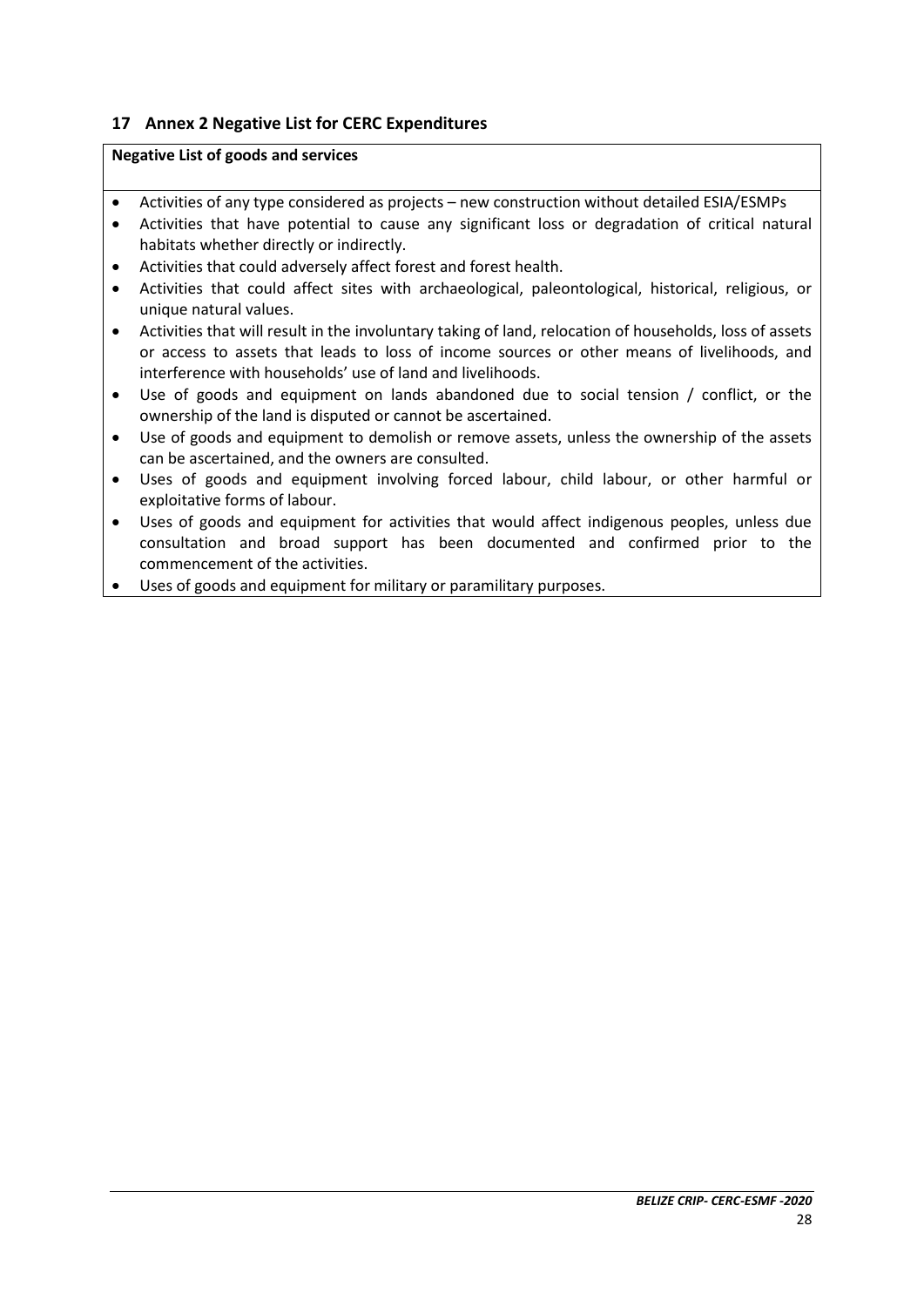## <span id="page-28-0"></span>**18 Annex 3. Screening Form for Potential Environmental and Social Issues**

This form is to be used by the BCRIP - Project Management Unit (PMU) to screen for the potential environmental and social risks and impacts of a proposed subproject. It will help the PMU in identifying the relevant Safeguards policies, establishing an appropriate E&S risk rating for these subprojects and specifying the type of environmental and social assessment required, including specific instruments/plans. Use of this form will allow the PMU to form an initial view of the potential risks and impacts of a subproject*. It is not a substitute for project-specific E&S assessments or specific mitigation plans.*

| Subproject Name              |  |
|------------------------------|--|
| <b>Subproject Location</b>   |  |
| Subproject Proponent         |  |
| <b>Estimated Investment</b>  |  |
| <b>Start/Completion Date</b> |  |
|                              |  |

| <b>Questions</b>                                                                                                                                                                             |            | Answer | <b>Safeguards</b>            | <b>Applicable</b>  |
|----------------------------------------------------------------------------------------------------------------------------------------------------------------------------------------------|------------|--------|------------------------------|--------------------|
|                                                                                                                                                                                              | <b>Yes</b> | no     | <b>Policies</b><br>Relevance | <b>Instruments</b> |
| Does the subproject involve civil works including<br>construction,<br>expansion,<br>upgrading<br>new<br>or<br>rehabilitation of healthcare facilities and/or waste<br>management facilities? |            |        |                              | ESIA/ESMP          |
| Does the subproject involve land acquisition and/or<br>restrictions on land use?                                                                                                             |            |        |                              | <b>RAP</b>         |
| Does the subproject involve acquisition of assets for<br>medical<br>isolation or<br>quarantine,<br>treatment<br>purposes?                                                                    |            |        |                              |                    |
| Is the subproject associated with any external waste<br>management facilities such as a sanitary landfill,<br>incinerator, or wastewater treatment plant for<br>healthcare waste disposal?   |            |        |                              | ESIA/ESMP          |
| Is there a sound regulatory framework and<br>institutional capacity in place for healthcare facility<br>healthcare<br>infection<br>control<br>and<br>waste<br>management?                    |            |        |                              | ESIA/ESMP          |
| Does the subproject have an adequate system in<br>place (capacity, processes and management) to<br>address waste?                                                                            |            |        |                              |                    |
| Does the subproject involve recruitment of workers<br>including direct, contracted, primary supply, and/or<br>community workers?                                                             |            |        |                              |                    |
| Does the subproject have appropriate<br><b>OHS</b><br>procedures in place, and an adequate supply of PPE<br>(where necessary)?                                                               |            |        |                              |                    |
| Does the subproject have a Grievance Redress<br>Mechanism (GRM) in place, to which all workers<br>have access, designed to respond quickly and<br>effectively?                               |            |        |                              |                    |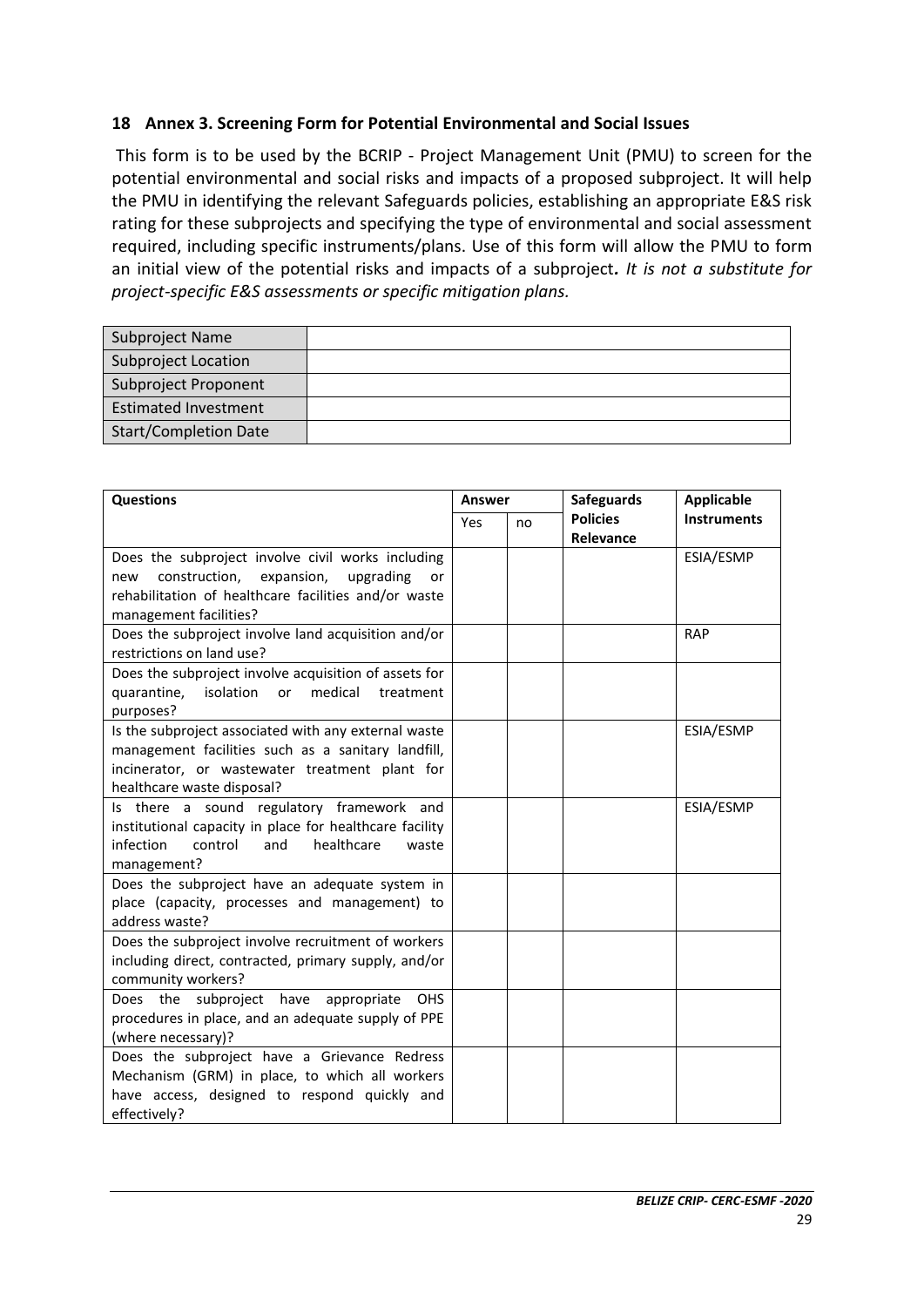| <b>Questions</b>                                                                                                                                                                                                                                                                           |     | Answer | <b>Safeguards</b>                                             | <b>Applicable</b>                                                                  |  |
|--------------------------------------------------------------------------------------------------------------------------------------------------------------------------------------------------------------------------------------------------------------------------------------------|-----|--------|---------------------------------------------------------------|------------------------------------------------------------------------------------|--|
|                                                                                                                                                                                                                                                                                            | Yes | no     | <b>Policies</b><br>Relevance                                  | <b>Instruments</b>                                                                 |  |
| subproject<br>involve<br>Does<br>the<br>transboundary<br>(including<br>Potentially<br>infected<br>transportation<br>specimens may be transported from healthcare<br>facilities to testing laboratories, and transboundary)<br>of specimen, samples, infectious and hazardous<br>materials? |     |        |                                                               | ESIA/ESMP                                                                          |  |
| Does the subproject involve use of security or<br>military personnel during construction<br>and/or<br>operation of healthcare facilities and<br>related<br>activities?                                                                                                                     |     |        |                                                               | ESIA/ESMP                                                                          |  |
| Is the subproject located within or in the vicinity of<br>any ecologically sensitive areas?                                                                                                                                                                                                |     |        |                                                               | ESIA/ESMP                                                                          |  |
| Are there any indigenous groups (meeting specified<br>ESS7 criteria) present in the subproject area and are<br>they likely to be affected by the proposed<br>subproject negatively or positively?                                                                                          |     |        |                                                               | Indigenous<br>Peoples<br>Plan/other<br>plan<br>reflecting<br>agreed<br>terminology |  |
| Is the subproject located within or in the vicinity of<br>any known cultural heritage sites?                                                                                                                                                                                               |     |        |                                                               | ESIA/ESMP                                                                          |  |
| Does the project area present considerable Gender-<br>Based Violence (GBV) and Sexual Exploitation and<br>Abuse (SEA) risk?                                                                                                                                                                |     |        |                                                               | ESIA/ESMP                                                                          |  |
| Is there any territorial dispute between two or more<br>countries in the subproject and its ancillary aspects<br>and related activities?                                                                                                                                                   |     |        | OP7.60<br>Projects<br>in<br><b>Disputed Areas</b>             | Governments<br>concerned<br>agree                                                  |  |
| Will the subproject and related activities involve the<br>use or potential pollution of, or be located in<br>international waterways <sup>4</sup> ?                                                                                                                                        |     |        | OP7.50<br>Projects<br>on<br><i>International</i><br>Waterways | Notification<br>(or<br>exceptions)                                                 |  |

Conclusions:

1. Proposed Environmental and Social Risk Ratings (High, Substantial, Moderate or Low).

Provide Justifications.

2. Proposed E&S Management Plans/ Instruments.

<sup>4</sup> International waterways include any river, canal, lake or similar body of water that forms a boundary between, or any river or surface water that flows through two or more states.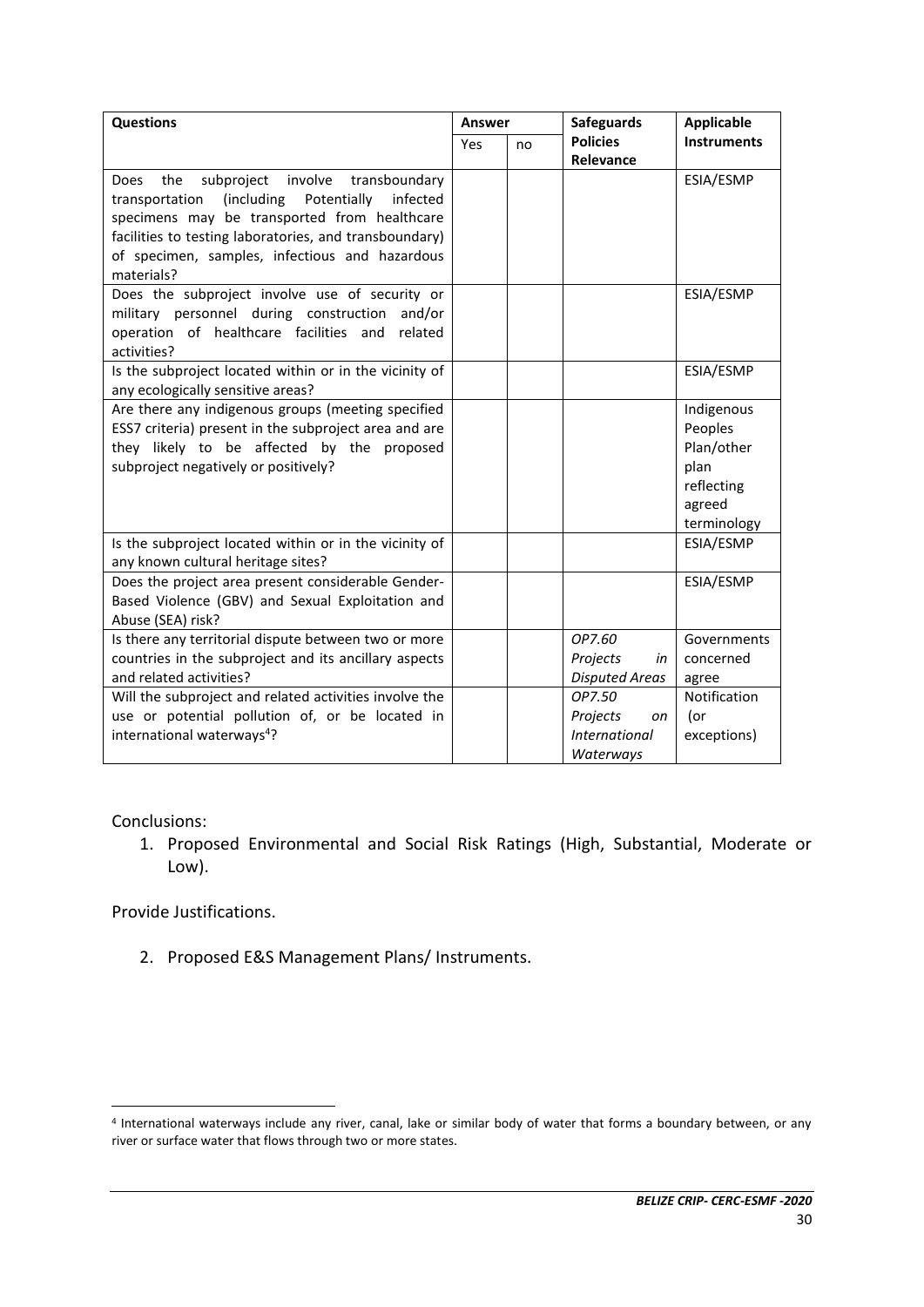#### **19 Annex 4. Environmental and Social Management Plan Template**

Depending on the result of the Screening Process, the PMU will need to develop an Environmental and Social Management Plan (ESMP), setting out how the environmental and social risks and impacts will be managed through the project lifecycle of a CERC financed activity. This ESMP template includes several sections to identify key risks and set out suggested E&S mitigation measures. The PIU can use the matrix to assist in identifying risks and possible mitigations.

The ESMP should also include other key elements relevant to delivery of the subproject, such as institutional arrangements, plans for capacity building and training plan, and background information. The PIU may incorporate relevant sections of the ESMF into the ESMP, with necessary updates.

The matrices illustrate the importance of considering lifecycle management of E&S risks, including during the different phases of the project identified in the ESMF: planning and design, construction, operations and decommissioning.

<span id="page-30-0"></span>The WBG EHS Guidelines, International Finance Corporation (IFC) of the WBG technical guidance documents and other GIIPs set out in detail many mitigation measures and good practices, and can be used by the PIU to develop the ESMP. Proper stakeholder engagement should be conducted in determining the mitigation measures, including close involvement of medical and healthcare waste management professionals.

| <b>Key Activities</b> | <b>Potential E&amp;S</b> | <b>Proposed Mitigation Measures</b> | <b>Responsibilities</b> | <b>Timeline</b> | <b>Budget</b> |
|-----------------------|--------------------------|-------------------------------------|-------------------------|-----------------|---------------|
|                       | <b>Risks and Impacts</b> |                                     |                         |                 |               |
| During activity       |                          |                                     |                         |                 |               |
| Preparation           |                          |                                     |                         |                 |               |
| During activity       |                          |                                     |                         |                 |               |
| Implementation        |                          |                                     |                         |                 |               |
| During activity       |                          |                                     |                         |                 |               |
| Supervision           |                          |                                     |                         |                 |               |
| During activity       |                          |                                     |                         |                 |               |
| Decommissioning       |                          |                                     |                         |                 |               |
|                       |                          |                                     |                         |                 |               |
|                       |                          |                                     |                         |                 |               |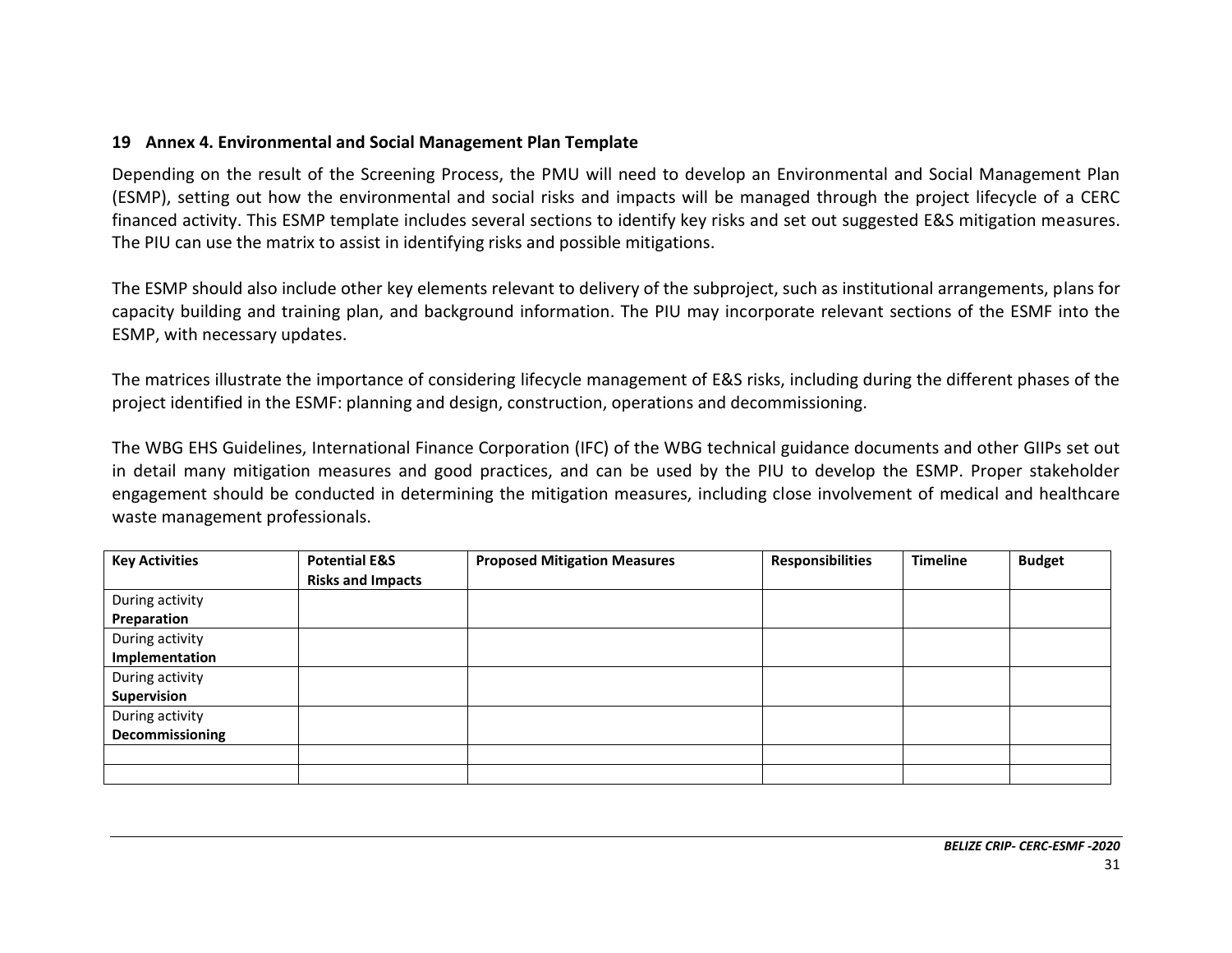### **20 Annex 5. Guidelines forUsages of PPE for Prevention**

**Sequence for adequate donning and removing PPE<sup>5</sup>**

<span id="page-31-0"></span>

<sup>&</sup>lt;sup>5</sup> Available at: <https://www.who.int/csr/resources/publications/putontakeoffPPE/en/>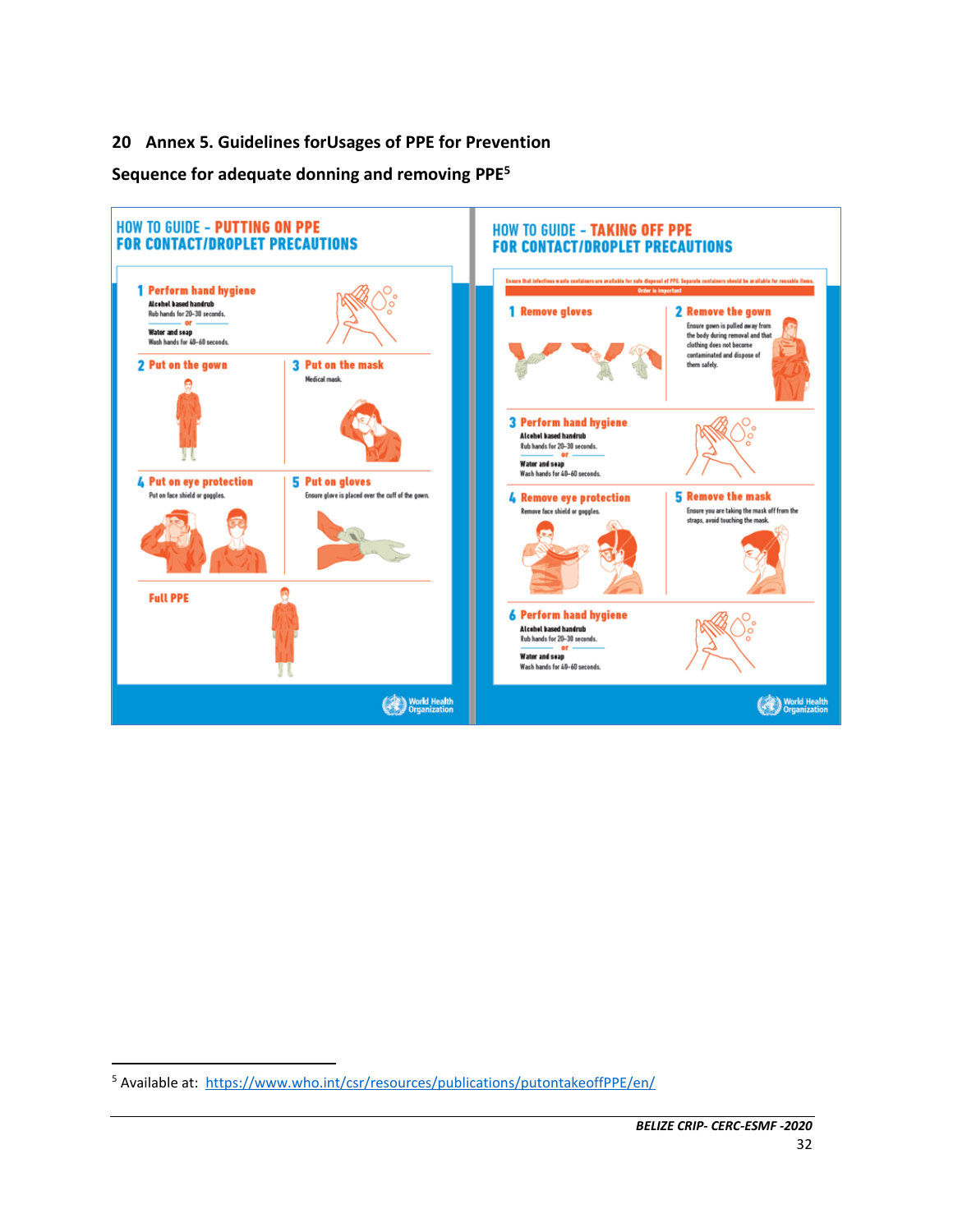#### <span id="page-32-0"></span>**21 Annex 6. Helpful Resources for Covid-19 Planning and Management**

#### **WHO Guidance**

#### **Advice for the public**

WHO advice for the public, including on social distancing, respiratory hygiene, self-quarantine, and seeking medical advice, can be consulted on this WHO website: <https://www.who.int/emergencies/diseases/novel-coronavirus-2019/advice-for-public>

#### **Technical guidance**

[Infection prevention and control during health care when novel coronavirus \(nCoV\) infection is](https://www.who.int/publications-detail/infection-prevention-and-control-during-health-care-when-novel-coronavirus-(ncov)-infection-is-suspected-20200125)  [suspected,](https://www.who.int/publications-detail/infection-prevention-and-control-during-health-care-when-novel-coronavirus-(ncov)-infection-is-suspected-20200125) issued on 19 March 2020

[Coronavirus disease \(COVID-19\) outbreak: rights, roles and responsibilities of health workers,](https://www.who.int/publications-detail/coronavirus-disease-(covid-19)-outbreak-rights-roles-and-responsibilities-of-health-workers-including-key-considerations-for-occupational-safety-and-health)  [including key considerations for occupational safety](https://www.who.int/publications-detail/coronavirus-disease-(covid-19)-outbreak-rights-roles-and-responsibilities-of-health-workers-including-key-considerations-for-occupational-safety-and-health) and health, issued on 18 March 2020

[Risk Communication and Community Engagement \(RCCE\) Action Plan Guidance COVID-19](https://www.who.int/publications-detail/risk-communication-and-community-engagement-(rcce)-action-plan-guidance)  [Preparedness and Response,](https://www.who.int/publications-detail/risk-communication-and-community-engagement-(rcce)-action-plan-guidance) issued on 16 March 2020

Considerations for quarantine of individuals in [the context of containment for coronavirus disease](https://www.who.int/publications-detail/considerations-for-quarantine-of-individuals-in-the-context-of-containment-for-coronavirus-disease-(covid-19))  [\(COVID-19\),](https://www.who.int/publications-detail/considerations-for-quarantine-of-individuals-in-the-context-of-containment-for-coronavirus-disease-(covid-19)) issued on 19 March 2020

[Operational considerations for case management of COVID-19 in health facility and community,](https://apps.who.int/iris/bitstream/handle/10665/331492/WHO-2019-nCoV-HCF_operations-2020.1-eng.pdf) issued on 19 March 2020

[Rational use of personal protective equipment for coronavirus disease 2019 \(COVID-19\),](https://apps.who.int/iris/bitstream/handle/10665/331215/WHO-2019-nCov-IPCPPE_use-2020.1-eng.pdf) issued on 27 February 2020

[Getting your workplace ready for COVID-19,](https://www.who.int/docs/default-source/coronaviruse/getting-workplace-ready-for-covid-19.pdf) issued on 19 March 2020

[Water, sanitation, hygiene, and waste management for the COVID-19 virus,](https://apps.who.int/iris/bitstream/handle/10665/331846/WHO-2019-nCoV-IPC_WASH-2020.3-eng.pdf) issued on 23 April 2020

[Safe management of wastes from health-care activities](https://apps.who.int/iris/bitstream/handle/10665/85349/9789241548564_eng.pdf?sequence=1) issued in 2014

[Advice on the use of masks in the community, during home care and in healthcare settings in the](https://www.who.int/publications-detail/advice-on-the-use-of-masks-in-the-community-during-home-care-and-in-healthcare-settings-in-the-context-of-the-novel-coronavirus-(2019-ncov)-outbreak)  [context of the novel coronavirus \(COVID-19\) outbreak,](https://www.who.int/publications-detail/advice-on-the-use-of-masks-in-the-community-during-home-care-and-in-healthcare-settings-in-the-context-of-the-novel-coronavirus-(2019-ncov)-outbreak) issued on March 19, 2020

Preparation of National [Health-Care Waste Management Plans in Sub-Saharan Countries,](https://www.who.int/water_sanitation_health/publications/healthcare-waste-guidance-manual/en/) issued on 2005

[How to Put On and Take Off Personal Protective Equipment \(PPE\),](https://www.who.int/csr/resources/publications/putontakeoffPPE/en/) issued on 22 April 2020

#### **WORLD BANK GROUP GUIDANCE**

[ESF/Safeguards Interim Note: COVID-19 Considerations in Construction/Civil Works Projects,](https://worldbankgroup.sharepoint.com/sites/wbunits/opcs/Knowledge%20Base/ESF%20Safeguards%20Interim%20Note%20Construction%20Civil%20Works%20COVID.pdf) issued on April 7, 2020

[Technical Note: Public Consultations and Stakeholder Engagement in WB-supported operations](https://worldbankgroup.sharepoint.com/sites/wbunits/opcs/Knowledge%20Base/Public%20Consultations%20in%20WB%20Operations.pdf)  [when there are constraints on conducting public meetings,](https://worldbankgroup.sharepoint.com/sites/wbunits/opcs/Knowledge%20Base/Public%20Consultations%20in%20WB%20Operations.pdf) issued on March 20, 2020

[Technical Note: Use of Military Forces to Assist in COVID-19 Operations,](https://worldbankgroup.sharepoint.com/sites/wbunits/opcs/Knowledge%20Base/Security%20Forces%20EandS%20issues%20in%20COVID%20projects.pdf) issued on March 25, 2020